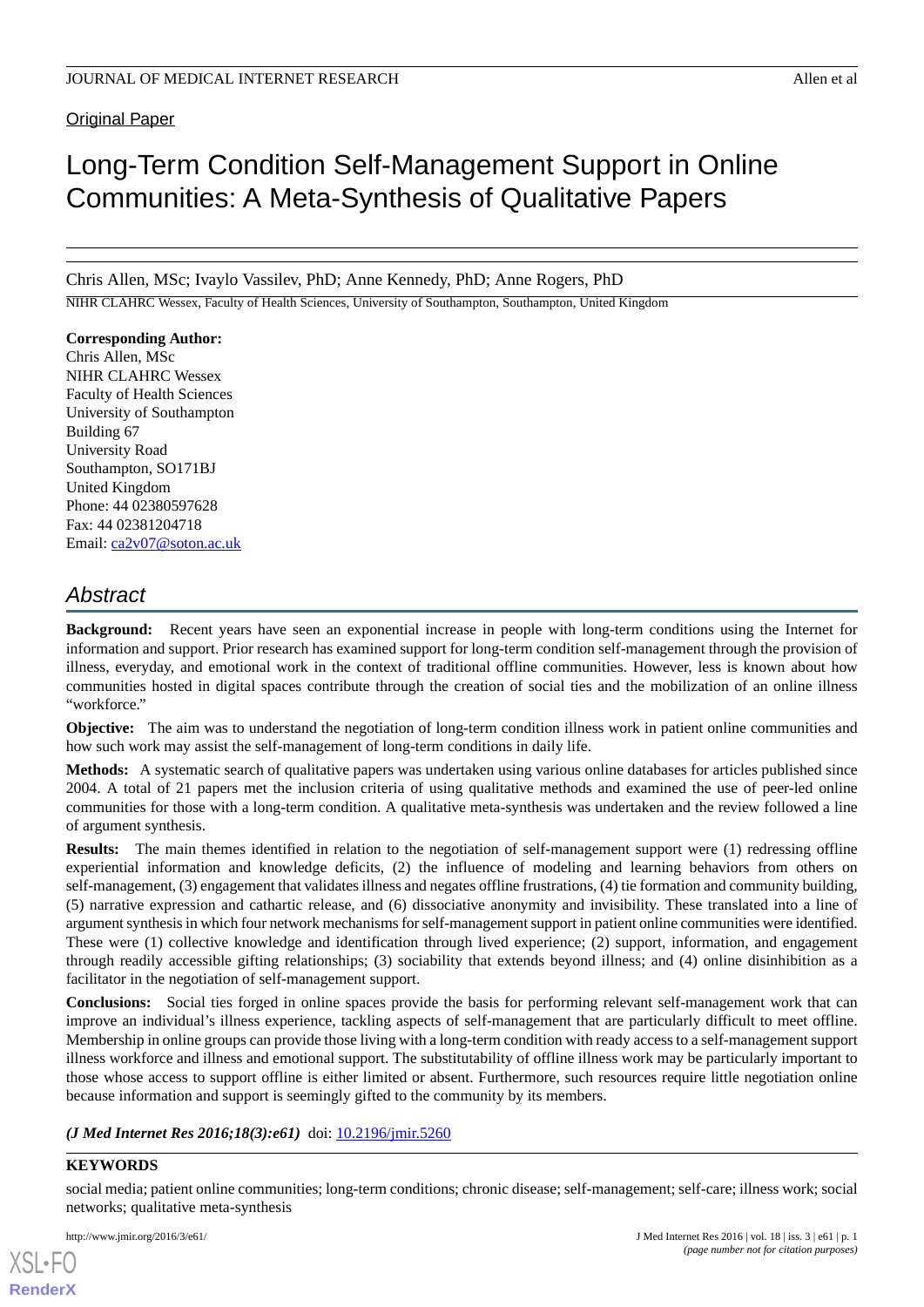## *Introduction*

Population aging has resulted in an increased prevalence of long-term conditions, which has resulted in increased expenditure on the provision of care for those affected [\[1](#page-12-0),[2\]](#page-13-0). As a consequence, self-management has become an increasingly important paradigm in health care delivery and the promotion of self-management of long-term conditions is now an enduring feature of health care policy [\[3](#page-13-1)-[6\]](#page-13-2). This meta-synthesis of qualitative papers seeks to explore the self-management of long-term conditions in the relatively new context of online communities.

The current economic and philosophical landscape of the National Health Service (NHS) necessitates the need for illness work to be delegated to those with a long-term condition and policy makers hope this will reduce health service utilization [[7\]](#page-13-3) and improve health outcomes  $[2,3,5]$  $[2,3,5]$  $[2,3,5]$  $[2,3,5]$  $[2,3,5]$ . The need for self-management is reinforced by the fact that those living with a long-term condition spend very little time engaged with health care professionals compared to the time spent on activities that are required to manage their condition in daily life [[1,](#page-12-0)[8](#page-13-5)].

Recent research has begun examining the social context of long-term condition self-management and, more specifically, the role of others in shaping and supporting self-management practices [[1](#page-12-0)[,7](#page-13-3),[9](#page-13-6)[,10](#page-13-7)]. In particular, research conducted by Vassilev et al [\[9](#page-13-6)] demonstrate the importance of work in long-term condition self-management, particularly in respect of one's illness work force, those in one's network who provide assistance in the self-management of their condition through illness, everyday, and emotional work, which can include a biographical dimension [[9](#page-13-6)[,11](#page-13-8),[12\]](#page-13-9). Types of illness work suggested by Vassilev et al [\[9](#page-13-6)] and Rogers et al [[1\]](#page-12-0) include:

- Illness (specific) work: work such as taking medication, taking and interpreting measurements, understanding condition and its symptoms, and making appointments [\[9](#page-13-6)]
- Everyday work: tasks such as housekeeping, occupational labor, support, and activities relating to diet and exercise, shopping, and personal care [[9\]](#page-13-6)
- Emotional work: work related to comforting when worried/anxious about everyday matters, such as health, well-being, and companionship (including a biographical dimension relating to the reassessment of personal expectations, capabilities, future plans, personal identity, relationships, and biographical events) [\[9](#page-13-6)]
- Contingency/improvisation: the work involved in getting things back on track [\[1](#page-12-0)]
- Translation/mediation: the work involved in translating abstract knowledge into practical knowledge that can then be implemented [[1](#page-12-0)]
- Coordination: the negotiations and renegotiations in the ways in which work is done, such as what work is done, by whom, when, how, and why [[1\]](#page-12-0)
- Advocacy work: work done by others on one's behalf [\[1](#page-12-0)]

Weak social ties also contribute to illness work by affording greater access and transmission of information between network members; the value of these ties lays in their quantity rather than their intensity [\[8](#page-13-5)].

Online communities are particularly good at facilitating the creation of weak ties [\[13](#page-13-10)-[16\]](#page-13-11). As a result, community membership may afford people a larger, more diverse social network than would otherwise be available because ties mediated online are not restricted by temporal, spatial, or geographical limitations that typically define offline social networks [[16,](#page-13-11)[17](#page-13-12)]. Those with more diverse social networks are said to self-manage their long-term condition better compared to those with fewer social ties [[10\]](#page-13-7); however, this has only been explored in the context of offline social networks and there is a clear need to better understand the role of online contacts in the self-management of long-term conditions.

An existing review by Ziebland and Wyke [\[18](#page-13-13)] conceptualizes seven domains through which patient experiences online influence health. These domains were finding information, feeling supported, maintaining relationships, affecting behavior, experiencing health services, learning to tell the story, and visualizing the disease [[18\]](#page-13-13). Although this review was useful in framing the landscape of peer-to-peer support online due to its focus on understanding the exchange of experiential information on health, it did not specifically focus on long-term condition self-management. Moreover, the changing landscape of online communities in relation to the proliferation in the ways in which people access them makes them more relevant to our daily lives because ties mediated online are now more immediately available [[19,](#page-13-14)[20](#page-13-15)].

In this context, its relevant to understand the extent to which social ties created in these online spaces contribute to long-term condition self-management through the negotiation of illness work (illness work is described as the visible and invisible activities of long-term condition self-management) [\[9](#page-13-6)]. In recent years, the study of self-management support has introduced a focus on the mechanisms of networks that mediate self-management support for long-term conditions and the influence this has on the mobilization of resources [\[1](#page-12-0),[7](#page-13-3)[,9](#page-13-6),[21\]](#page-13-16). Although there has been increasing awareness of the significance of the Internet as a forum for support and engagement for self-management support [\[18](#page-13-13)], previous studies have not specifically focused on the mechanisms of such networks and how they may mediate long-term condition self-management support. Offline, three mechanisms linking social networks and health-related outcomes exist: sharing knowledge and experience within a community, access and mediation of resources, and an awareness and ability to deal with network relationships [[21\]](#page-13-16). It is clear that in offline networks, those with a long-term condition need to be able to navigate their personal social networks and negotiate and renegotiate existing relationships [[21\]](#page-13-16). Although Vassilev et al's [[21\]](#page-13-16) article successfully demonstrates the negotiation of self-management support in traditional offline social networks, these specific aspects have not been explored in terms of online communities. Thus, this meta-synthesis aims to generate an elaborated understanding of the negotiation of self-management support and illness work in patient online communities for those with a long-term condition. This is relevant for informing the design of online interventions.

 $XS$ -FO **[RenderX](http://www.renderx.com/)**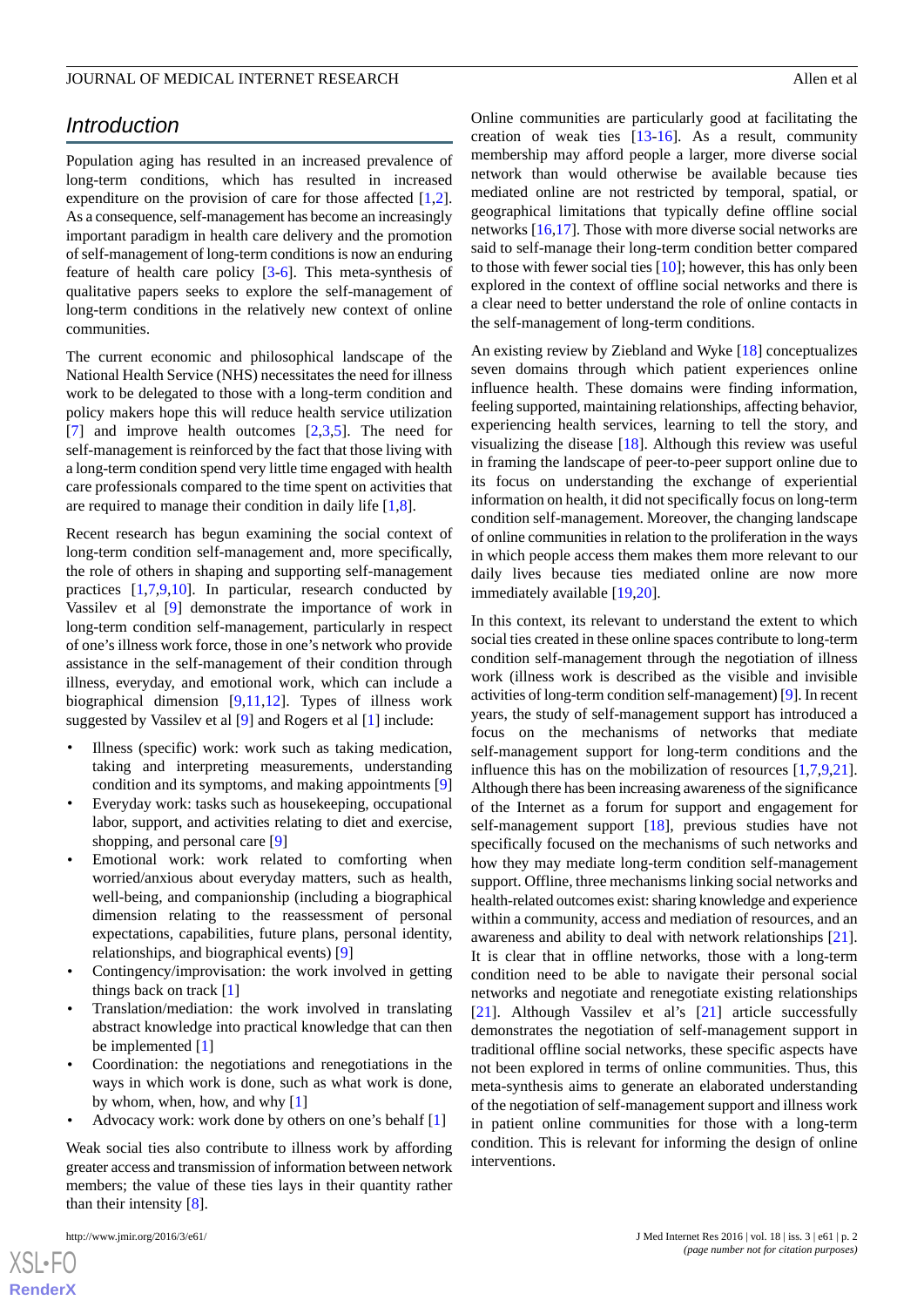## *Methods*

#### **Qualitative Meta-Synthesis**

A meta-synthesis draws on the subjective and interpretive nature of existing qualitative research to construct more complete and plausible understandings of reality than what is currently available from the existing literature. There are several approaches to qualitative synthesis; in this instance, Paterson et al's [\[22](#page-13-17)] process of meta-synthesis was used. Like secondary analysis, qualitative synthesis involves reinterpretations, but the analysis is generated from already existing published findings of other authors [[23\]](#page-13-18). Such data exist in the form of first- and second-order constructs [\[22](#page-13-17)]. The first-order constructs represent direct feedback from the study participants and the second-order constructs represent the key findings of the researchers [\[22](#page-13-17)]. The third-order constructs relate to the interpretation of the findings of the articles based on the synthesized first- and second-order constructs [[22\]](#page-13-17). Paterson et al [[22\]](#page-13-17) explains this process by stating that: "The authors of primary research reports have constructed the research findings in accordance with their own understanding and interpretation of the data" [[22\]](#page-13-17) (p.6); subsequently, "The meta-synthesists have constructed an aggregated account based on their own interpretations of the primary researchers' constructions. Consequently, the meta-synthesists deals with constructions of constructions" [\[22](#page-13-17)] (p. 7). As such, the process moves beyond the findings of the original papers to generate more complete understandings of the phenomena being investigated because it pulls together and makes use of concepts derived from multiple studies, using a wide variety of methods, contexts, and interpretive frameworks [[21](#page-13-16)[,22](#page-13-17)].

By including articles that used different methods, examined different types of online communities, and different conditions, this meta-synthesis is able to add to the existing evidence base, bringing research data from an initially narrow focus (ie, a specific condition and online community) toward a broader interpretation of long-term condition illness work in online settings.

#### **Inclusion/Exclusion Criteria**

To guide the systematic search of the literature, the research team (CA, IV, AK, AR) agreed on the following predetermined inclusion and exclusion criteria, taking into account the aims of the meta-synthesis. The predetermined inclusion criteria were (1) studies examining the use of online communities for those with a long-term condition (including communities hosted on social media sites such as Facebook and Twitter), (2) studies

that focused on online communities from a naturalistic open setting, (3) research between 2004 (the year the term "Web 2.0" became popularized) and 2015 (when the search took place), and (4) research that used qualitative methods. The predetermined exclusion criteria were (1) studies not written in English, (2) research including interventions, (3) research from the perspective of health care professionals/carers/relatives, (4) research that only used quantitative methods, (5) literature reviews and review papers, letters to the editor and editorials, commentaries and feature articles, dissertation theses, reports, conference papers, and abstracts, (6) studies only on traditional Internet use and without an interactive social component (ie, Web 1.0 and blogs), and (7) studies with a commercial, advertising, or marketing focus, where levels of bias could be seen as high.

#### **Search Strategy**

A systematic approach was used to locate the relevant published research studies in the area of online communities and long-term conditions. Because online communities in relation to health have been explored across a multitude of professional and theoretical concepts, health, social care, psychology, and sociology databases were searched. The systematic search of the research literature used the following databases: Allied and Complementary Medicine Database (AMED), Cumulative Index to Nursing and Allied Health Literature (CINAHL), the Cochrane Database of Systematic Reviews, DelphiS, EMBASE, the International Bibliography of Social Sciences (IBSS), MEDLINE, PsycINFO, Scopus, Sociological Abstracts, and Web of Science. The searches were conducted using a predetermined search strategy, using the search terms in ([Textbox 1\)](#page-4-0).

The systematic review of the available literature occurred in August 2015. The search strategy using the aforementioned databases located 1944 research articles. Titles and abstracts were reviewed against the inclusion criteria; from this, hard copies of 79 articles were obtained. These were screened against the inclusion/exclusion criteria (by CA, AK and IV), resulting in a total of 14 papers. A further 10 papers were found through submersion in the research literature and through the reference lists of eHealth articles read by the research team. From this, a further seven papers met the criteria for inclusion. All selected papers were discussed by the team in view of the objectives of better understanding the contribution of online social networks in long-term condition self-management. This process can be seen in [Figure 1](#page-5-0) and a summary of the included articles can be seen in [Table 1.](#page-3-0)

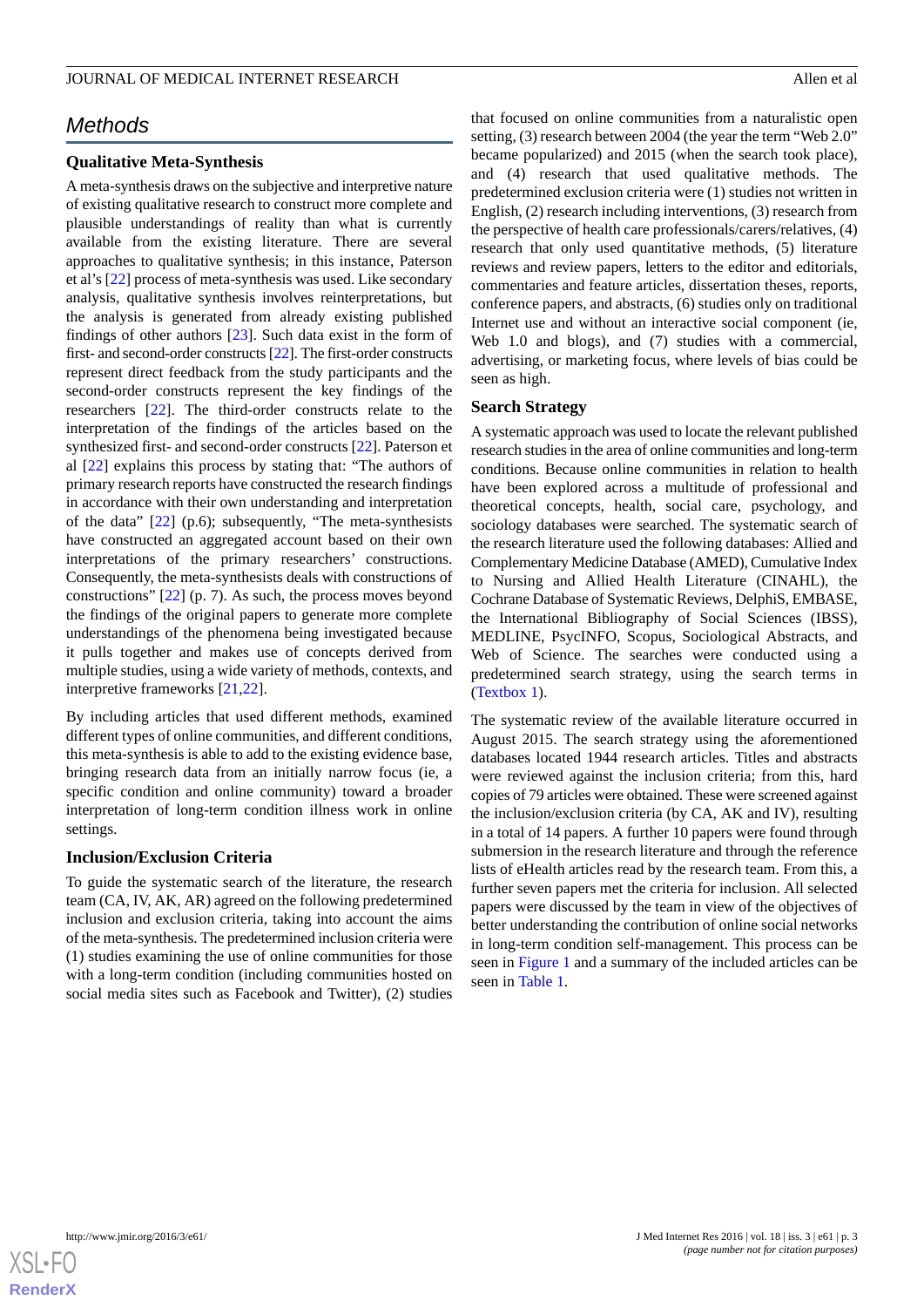## JOURNAL OF MEDICAL INTERNET RESEARCH Allen et al

<span id="page-3-0"></span>**Table 1.** Articles included in the meta-synthesis and quality appraisal scores using the Critical Appraisal Skills Programme (CASP) tool.

| Study                                              | Condition                                | Platform                                                                                                             | Method                                                                          | Sample                                                                                                           | Study details                                                                                                                                | CASP<br>score <sup>a</sup> |
|----------------------------------------------------|------------------------------------------|----------------------------------------------------------------------------------------------------------------------|---------------------------------------------------------------------------------|------------------------------------------------------------------------------------------------------------------|----------------------------------------------------------------------------------------------------------------------------------------------|----------------------------|
| Attard<br>and Coul-<br>son $[24]$                  | Parkinson dis-<br>ease                   | Disease-specific<br>discussion<br>board/forum                                                                        | Qualitative thematic<br>analysis of messages<br>posted to a discussion<br>board | 1013 messages posted<br>to the board between<br>2003-2010                                                        | To explore the experiences of<br>members of a Parkinson's disease<br>forum                                                                   | 9                          |
| Barker<br>$[25]$                                   | Fibromyalgia                             | Disease-specific<br>discussion<br>board/forum                                                                        | Thematic analysis                                                               | 249 participants in Fi-<br><b>brospot</b>                                                                        | Examines the conflicts between lay 9<br>and expert knowledge in electronic<br>support groups                                                 |                            |
| <b>Brown</b><br>and Al-<br>tice $[26]$             | Opioid depen-<br>dence                   | Disease-specific<br>discussion<br>board/forum                                                                        | Grounded theory ap-<br>proach                                                   | 121 threads from 13<br>discussion boards in a<br>26-month period                                                 | To identify facilitators of self-treat-<br>ment by online buprenorphine/nalox-<br>one users                                                  | - 9                        |
| Coulson<br>$[17]$                                  | Alcohol use<br>disorder                  | Disease-specific<br>discussion<br>board/forum                                                                        | Inductive thematic analy-<br>sis-netnography                                    | 738 messages on 3<br>UK-based discussion<br>boards                                                               | To explore in-depth how members<br>of online alcohol use disorder com-<br>munities engage with peer-to-peer<br>support                       | 9                          |
| Coursaris<br>and Liu<br>$[27]$                     | <b>HIV/AIDS</b>                          | Disease-specific<br>discussion<br>board/forum                                                                        | Content and thematic<br>analysis                                                | 5000 postings (not dis-<br>closed how many par-<br>ticipants contributed<br>to this)                             | To provide an in-depth understand-8<br>ing of social support exchanges in<br>online HIV/AIDS self-help groups                                |                            |
| Greene et Diabetes<br>al $[28]$                    |                                          | Facebook                                                                                                             | Content analysis                                                                | 233 wall posts and<br>457 discussion topics                                                                      | Examine the content of communica-<br>tion in Facebook communities dedi-<br>cated to diabetes                                                 | - 8                        |
| Hadert<br>and Rod-<br>ham $[29]$                   | Arthritis                                | Disease-specific<br>discussion<br>board/forum                                                                        | Interpretive phenomeno-<br>logical approach                                     | 60 users who posted<br>$87$ initial messages +<br>314 users who posted<br>981 replies                            | To discover how and why the online 9<br>arthritis message board was used                                                                     |                            |
| Kazmer<br>et al $[30]$                             | <b>ALS</b>                               | Patients Like Me<br>(an online commu-<br>nity that connects<br>people with the<br>same condition)                    | Inductive thematic analy-<br>sis                                                | 1000 randomly select-<br>ed messages from an<br>available 2500 mes-<br>sages posted between<br>Feb 2006-Nov 2008 | How and why knowledge is shared<br>among the distributed participants<br>in the PLM-ALS threaded discus-<br>sion forum                       | 9                          |
| Kirk and<br>Milnes<br>[31]                         | Cystic fibrosis                          | Disease-specific<br>discussion<br>board/forum                                                                        | Online ethnographical<br>approach                                               | 279 individuals who<br>participated in forum<br>over a 4-month period                                            | To explore how online peer support 9<br>is used by young people and parents<br>to support self-care in relation to<br>cystic fibrosis        |                            |
| Loanne<br>and<br>D'Alessan-<br>dro [32]            | Motor neuron<br>disease/ALS              | Disease-specific<br>discussion<br>board/forum                                                                        | Content analysis                                                                | 499 posts made by<br>133 participants                                                                            | Explores whether social capital can 8<br>exist in an online health community<br>for people affected by MND/ALS                               |                            |
| Matura et<br>al $[33]$                             | Pulmonary hy-<br>pertension              | Disease-specific<br>discussion<br>board/forum                                                                        | Qualitative descriptive<br>methodology                                          | Convenience sample<br>(all posts in 2010)                                                                        | To determine how patients with<br>pulmonary hypertension use online<br>discussion boards                                                     | 9                          |
| Mazzoni<br>and Ci-<br>cognani<br>$\left[34\right]$ | Systematic lu-<br>pus erythe-<br>matosus | Disease-specific<br>discussion<br>board/forum                                                                        | Content analysis                                                                | 118 posts correspond-<br>ing to 118 authors                                                                      | To explain the demand/supply of<br>social support through the Internet<br>in relation to the description of per-<br>sonal illness experience | 9                          |
| Merolli et<br>al $[35]$                            | Chronic pain                             | Did not specify;<br>patients recruited<br>through Facebook,<br>Twitter, Daily<br>Strength, and Pa-<br>tients Like Me | Thematic content analy-<br>sis; online survey                                   | 218 people with<br>chronic pain who<br>completed an online<br>survey                                             | To examine what social media ther- 9<br>apeutically affords people with<br>chronic pain who are self-managing<br>their condition             |                            |
| Mo and<br>Coulson<br>[36]                          | <b>HIV/AIDS</b>                          | Disease-specific<br>discussion<br>board/forum                                                                        | Thematic analysis of<br>completed online surveys                                | 115 participants who<br>completed an online<br>survey                                                            | To explore the potential empower-<br>ing and disempowering outcomes<br>of online support group use by those<br>with HIV/AIDS                 | 9                          |



**[RenderX](http://www.renderx.com/)**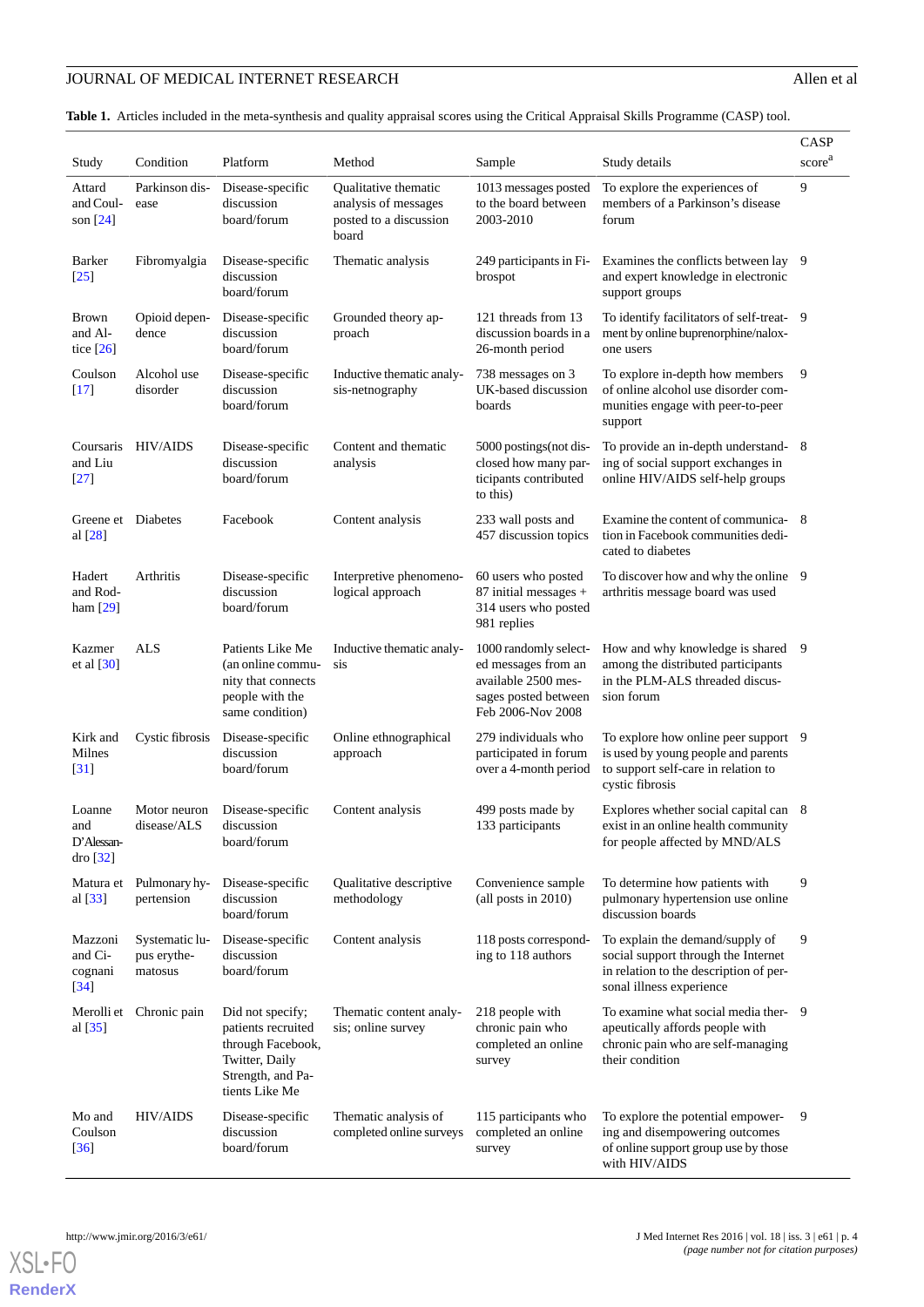|                                       |                                              |                                                |                                                                                 |                                                                                                                   |                                                                                                                                                                                                                    | CASP                                                |
|---------------------------------------|----------------------------------------------|------------------------------------------------|---------------------------------------------------------------------------------|-------------------------------------------------------------------------------------------------------------------|--------------------------------------------------------------------------------------------------------------------------------------------------------------------------------------------------------------------|-----------------------------------------------------|
| Study                                 | Condition                                    | Platform                                       | Method                                                                          | Sample                                                                                                            | Study details                                                                                                                                                                                                      | $\ensuremath{\text{score}}^{\ensuremath{\text{a}}}$ |
| Rodham<br>et al [37]                  | Complex re-<br>gional pain<br>syndrome       | Disease-specific<br>discussion<br>board/forum. | Interpretive phenomeno-<br>logical analysis                                     | 60 participants who<br>posted or commented<br>on a post on a discus-<br>sion forum in a 4-<br>month period        | To explore how an online message<br>board designed for patients and car-<br>ers of patients with CRPS was used;<br>specifically, sought to explore the<br>exchanges that took place on the<br>online message board | 10                                                  |
| Van<br>Berkel et<br>al $[38]$         | ALS, diabetes,<br><b>ADHD</b>                | Disease-specific<br>discussion<br>board/forum  | Deductive thematic anal-<br>ysis                                                | 5532 posts from seven<br>message boards                                                                           | To examine whether empowerment 9<br>processes occur on message boards<br>discussing medicines used to treat<br>three chronic conditions as well as<br>examining the quality of informa-<br>tion that is shared     |                                                     |
| Van<br>Uden-<br>Kraan et<br>al [39]   | Fibromyalgia,<br>arthritis.<br>breast cancer | Disease-specific<br>discussion<br>board/forum  | Content analysis of post-<br>ings to a discussion<br>board/forum                | Random sample of<br>1500 postings to dis-<br>cussion board/forum<br>for fibromyalgia,<br>arthritis, breast cancer | To explore who uses online support 8<br>groups, what topics are discussed,<br>and what self-help mechanisms are<br>used in these groups                                                                            |                                                     |
| Van<br>Uden-<br>Kraan et<br>al $[40]$ | Fibromyalgia,<br>breast cancer,<br>arthritis | Disease-specific<br>discussion<br>board/forum  | Semi-structured inter-<br>views, inductive analysis                             | 32 participants                                                                                                   | To explore if, and in which ways,<br>patients feel empowered by partici-<br>pation in patient online communities                                                                                                   | 9                                                   |
| Wentzer<br>and<br>Bygholm<br>[41]     | COPD and<br>fertility prob-<br>lems          | Disease-specific<br>discussion<br>board/forum  | Qualitative analysis using<br>critical interpretation and<br>narrative analysis | $4301$ posts to 2 fo-<br>rums                                                                                     | Is communication in online patient 8<br>support groups a source of individu-<br>al and/or collective empowerment?                                                                                                  |                                                     |
| Willis<br>$[42]$                      | Arthritis                                    | Disease-specific<br>discussion<br>board/forum  | Ethnomethodology                                                                | 20 members across 4<br>communities                                                                                | To understand how patient with<br>arthritis use patient online communi-<br>ties to exchange illness related infor-<br>mation to better manage their long-<br>term condition                                        | 9                                                   |
| Zhang et<br>al $[43]$                 | Diabetes                                     | Facebook                                       | Case study                                                                      | Case study of a Face-<br>book group with<br>30,000 users                                                          | Explores Facebook as a platform for 8<br>health information and communica-<br>tion, specifically what the character-<br>istics of the Facebook diabetes<br>group and its members                                   |                                                     |

#### <span id="page-4-0"></span><sup>a</sup> Maximum score is 10.

#### Textbox 1. Predetermined search terms.

"*Social media" OR "Social network\* site\*" OR "web 2.0*″ *OR "Health 2.0*″ *OR "discussion board\*" OR "discussion forum\*" OR "forum\*" OR "online support group\*" OR "electronic support group\*" OR "online communit\*" OR "patient online communit\*" OR "facebook" OR "twitter" OR "tweet\*" OR "myspace" OR "patientslikeme" OR "patients like me" OR "second* life"

AND

*Chronic" OR "Chronic disease\*" OR "Chronic Illness\*" OR "Long term condition\*" OR "Long-term condition\*" OR "Long term health condition\*" OR "LTC\*" OR "chronic pain\*" OR "pain\*" OR "fibromyalgia" OR "chronic obstructive pulmonary disease" OR "COPD" OR "diabet\*" OR "irritable bowel syndrome" OR "IBS" OR "heart disease" OR "HIV" OR "AIDS" OR "Stroke"*

AND

*Self-management" OR "self management" OR "Self-care" OR "Self care"*

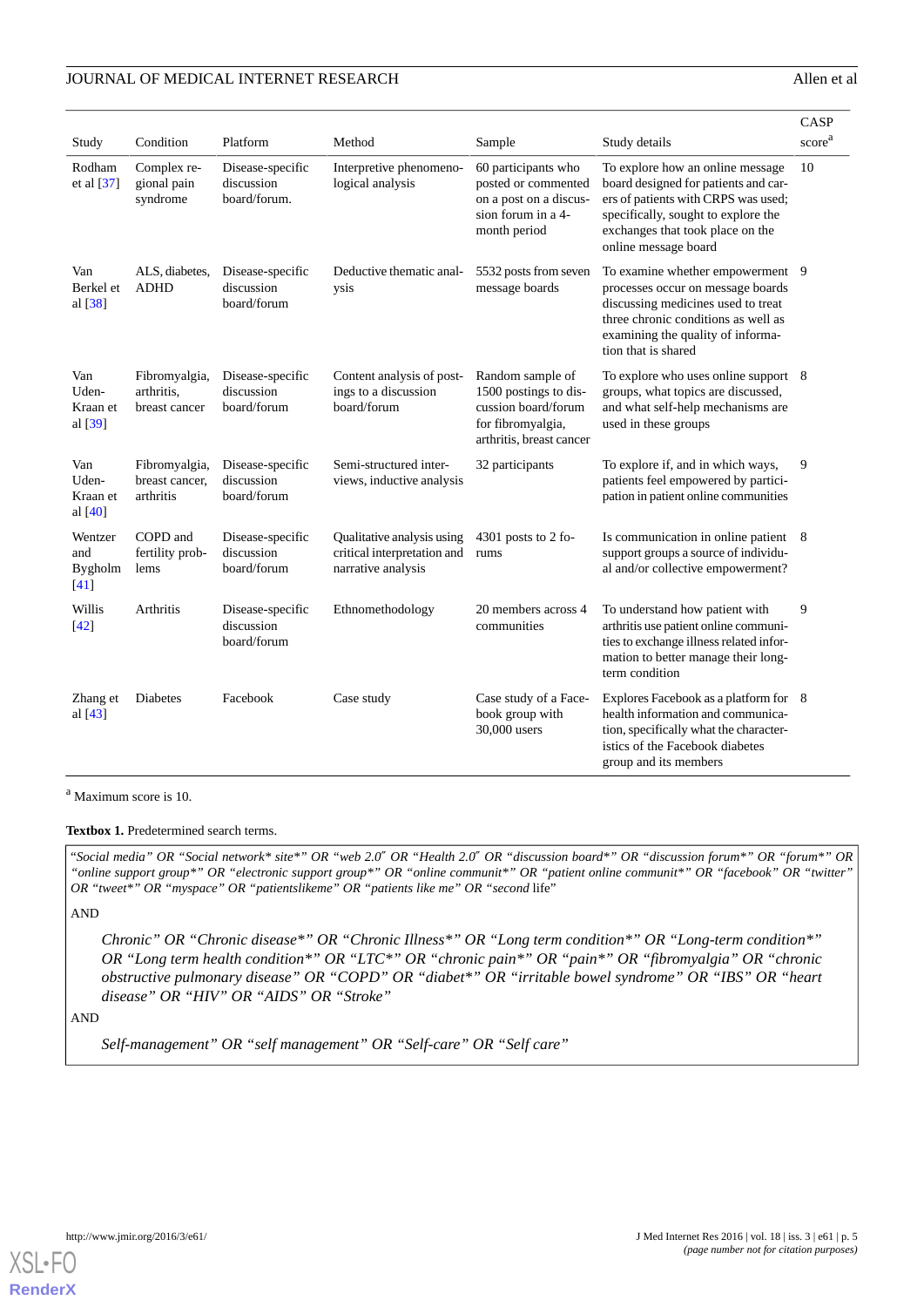<span id="page-5-0"></span>Figure 1. Flowchart of systematic search strategy, process and selection of research papers for review.



#### **Quality Appraisal**

The included papers were critically appraised according to the Critical Appraisal Skills Programme (CASP) checklist for qualitative research (by CA) [[44\]](#page-14-20). The checklist allows qualitative research evidence to be appraised systematically, guiding the reviewer about the results, their validity, and their transferability [\[44](#page-14-20)]. The results can be seen in [Table 1](#page-3-0) and demonstrate the included articles represented high-quality research; therefore, they were all included in the analysis.

The findings of this synthesis are limited by the methodology of many of the included papers [[17,](#page-13-12)[24](#page-14-0)[-34](#page-14-10),[37](#page-14-13)[-39](#page-14-15),[41-](#page-14-17)[43](#page-14-19)], which used either "netnography" (a specific form of ethnography adapted to computer-mediated communities) [[45\]](#page-14-21) or other

[XSL](http://www.w3.org/Style/XSL)•FO **[RenderX](http://www.renderx.com/)**

approaches that did not directly engage participants nor did they provide consent toward participation in the study. Although the approach of using the comments of others from public online communities without their specific consent is considered ethical by current British Psychological Society (a representative body for psychology and psychologists in the United Kingdom) guidelines [\[46](#page-14-22)], it meant that it was not possible to observe more intimate encounters (eg, direct messaging, email, texting, telephone conversations, or even meeting offline) that may have emerged over time. This meant the behavior of participants was not affected by the presence of a researcher in the community, but it also meant that only what members elected to post could be used as research data.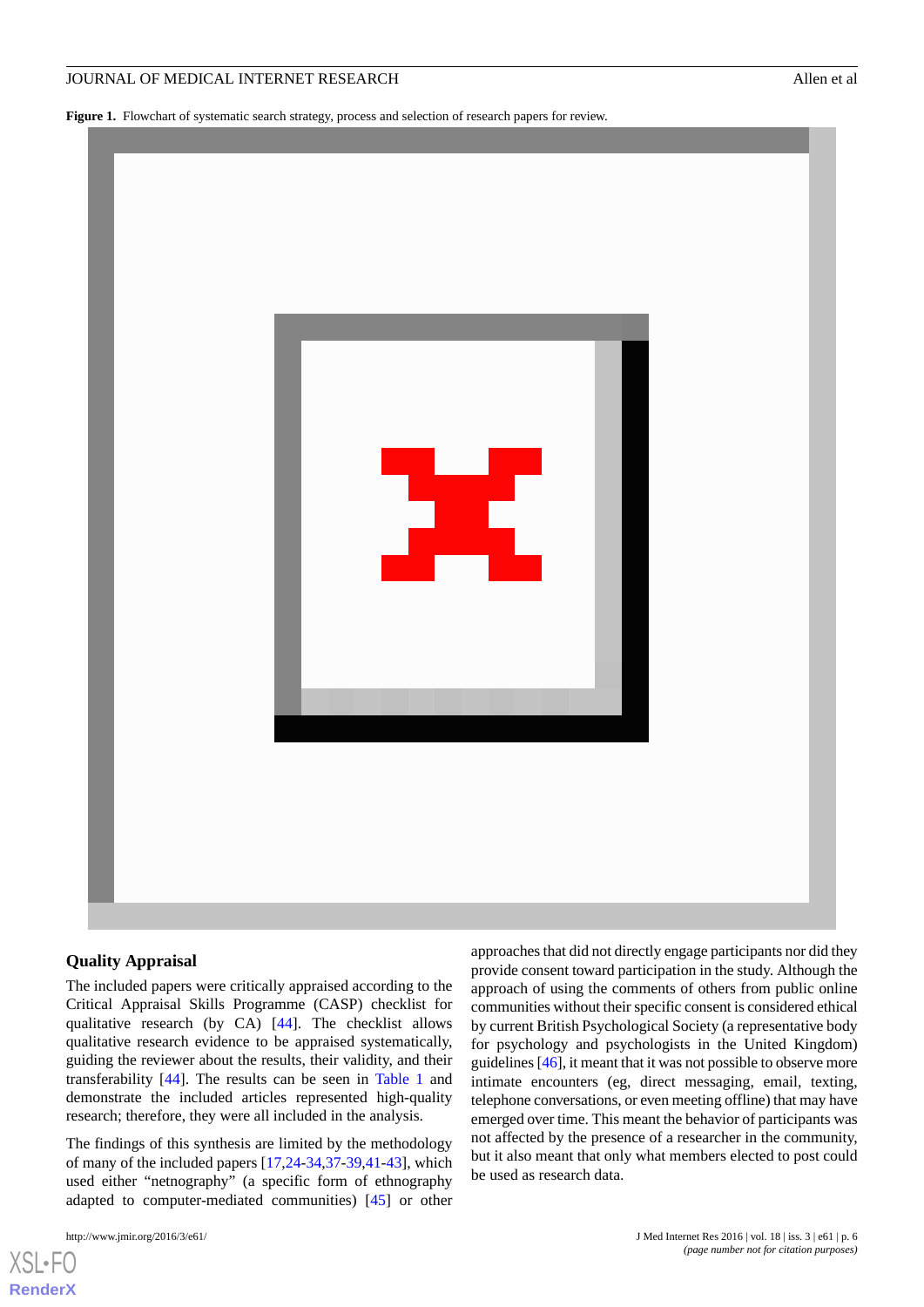Only three articles [\[35](#page-14-11),[36,](#page-14-12)[40](#page-14-16)] specifically engaged network members. It is possible that because these papers directly engaged those using these communities that they permitted a greater discussion of how people experienced them. Thus, they were perhaps more likely to discuss the negative and the positive aspects of community membership. It may have been that in the other articles, those with bad experiences were less likely to post negative experiences, such as flaming (a hostile online interaction) caused by toxic disinhibition, which led to people being rude or angry toward others in ways that they would not be offline [\[47](#page-14-23),[48\]](#page-14-24). This kind of behavior had the potential to make people feel personally attacked if they expressed opinions that were different to other members [[36\]](#page-14-12). Additionally, these articles were perhaps more likely to demonstrate concerns about misinformation (eg, people sharing inaccurate or harmful information) and people presenting themselves as experts [[35](#page-14-11)[,40](#page-14-16)]. Therefore, to some extent the positive feel of the other articles may be a result of their methodology; however, there is no shortage of articles that have identified the potential harms [[49](#page-14-25)[-57](#page-15-0)] and ethical issues [\[57](#page-15-0),[58\]](#page-15-1) surrounding online communities.

## *Results*

The long-term conditions examined in relation to online communities were diverse and clearly projected different illness experiences. They included heavily stigmatized conditions such as alcohol and substance use disorders [[17](#page-13-12)[,26](#page-14-2)] and human immunodeficiency virus and acquired immune deficiency syndrome (HIV/AIDS) [\[27](#page-14-3),[36](#page-14-12)]; medically contested conditions, such as fibromyalgia [\[25](#page-14-1),[35](#page-14-11)[,39](#page-14-15),[40\]](#page-14-16); and extremely physically disabling conditions, such as Parkinson disease [[24\]](#page-14-0), arthritis [[29,](#page-14-5)[39](#page-14-15)[,40](#page-14-16)], chronic obstructive pulmonary disease (COPD) [\[41\]](#page-14-17), cystic fibrosis [[31\]](#page-14-7), and motor neuron disease [\[30](#page-14-6),[32\]](#page-14-8).

## **Patient Online Communities'Involvement in Long-Term Condition Self-Management: Second-Order Synthesis of Concepts**

To synthesize the data, the articles identified were read and logged into extraction forms (by CA). The extraction form used was adapted from a previous meta-synthesis. These were used to ensure the multiple concepts in the included articles were translated into one another. The extraction form included demographics, condition, group type, principal research question/aims, methodology/data collection strategy, principal findings, subthemes, theoretical concepts, conclusions, and study limitations. Within these extraction forms, we also included all verbatim quotes from participants (first-order constructs); this allowed us to see that the quotes from the participants fitted logically into the second-order constructs (the original author's interpretations) of the original articles.

Because the second-order constructs are interpretive, the concepts across the articles are presented in different ways. To synthesize the findings and concepts of the different articles into one another (second-order synthesis), we experimented with different visualizations of the second-order constructs used in the existing articles and examined the different arrangements of the key concepts from these studies. This involved a number of iterations before the final conceptualization of second-order

constructs were agreed (by CA, IV, AK, AR). Following the synthesis of the second-order constructs, six second-order constructs were identified that illuminated how the social connections forged online contributed to long-term conditions self-management. From this, the synthesized second-order constructs (taken from translating the key themes in the included articles) were brought together and then reconfigured as a line of argument toward better understanding the negotiation of illness work in patient online communities.

## *Redressing Offline Experiential Information and Knowledge Deficits*

Members were frequently drawn to online groups through an unmet offline need for condition-specific information that was easy to understand [\[40](#page-14-16)], could be customized to their specific needs [\[26,](#page-14-2)[28](#page-14-4)[,40](#page-14-16),[42](#page-14-18)], was based on patient experience [\[30](#page-14-6)[,36](#page-14-12)[,43](#page-14-19)], and was freely available at their convenience [\[36](#page-14-12)]. The need for accessible, accurate, and up-to-date information was often directed by inadequate access to information offline, whereby community members felt let down by information providers in their offline worlds  $[29,36]$  $[29,36]$  $[29,36]$  $[29,36]$ . This was often fuelled by time restraints and power relationships experienced in offline consultations, which appeared to inhibit information seeking [[29\]](#page-14-5). Membership to an online community appeared to be a useful way of mitigating this, by affording members with greater access to information [[28](#page-14-4)[,29](#page-14-5),[36,](#page-14-12)[39\]](#page-14-15). Network members were able to use these online communities to filter and navigate condition-specific information created by peers, in accessible language, at their convenience. This allowed the redressing of information asymmetry by affording individuals information their health care professional (HCP) did not feel they needed, withheld from them, or provided in a format they did not understand [\[36](#page-14-12)].

The information available in the groups frequently pertained to lived illness experience [\[25](#page-14-1),[28,](#page-14-4)[30\]](#page-14-6). Members favored this information over the presumed expert knowledge of HCPs, whereby validity was bestowed on embodied illness experience [[25,](#page-14-1)[28,](#page-14-4)[30\]](#page-14-6). Indeed, posts would insinuate that "expert patients" had a higher degree of condition-specific knowledge than HCPs [[30\]](#page-14-6). These expert patients were able, through community action and shared knowledge, to assist others to locate information elsewhere [\[27](#page-14-3),[30\]](#page-14-6) (both online and offline). Although some had concerns about the validity of the information posted [\[40](#page-14-16)], the information was frequently validated using a process of community vetting [\[28](#page-14-4),[43](#page-14-19)] with members intervening when bad information was posted [\[40](#page-14-16)]. This suggests that membership in these communities facilitates improved health literacy and resource navigation by pooling the collective knowledge and lay expertise of its members who have a vested interest in better understanding their condition [\[27](#page-14-3),[28\]](#page-14-4).

## *The Influence of Modeling and Learning Behaviors From Others on Self-Management*

The included articles all demonstrated online communities' ability to enable members to reach out to peers for practical illness-specific advice. The peers that they connected with were able to develop expertise about daily treatment practices through trial and error, giving them valuable knowledge and information about the daily practicalities of self-managing a long-term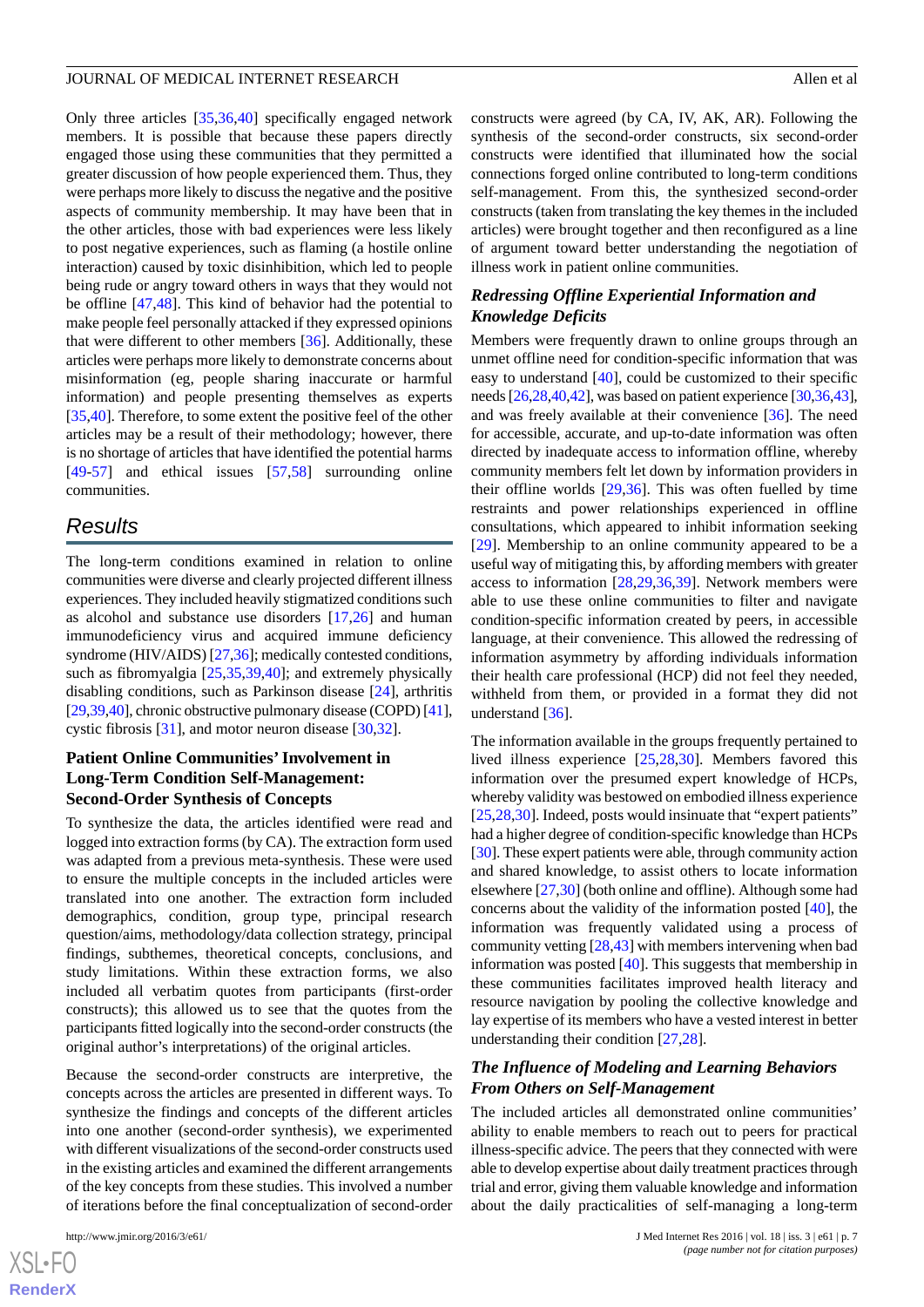condition that extended beyond the empirical evidence available to HCPs [[28](#page-14-4)[,30](#page-14-6),[42\]](#page-14-18). This afforded members an enhanced understanding of how to integrate multifaceted treatment regimens to balance the complexities of self-management in daily life [[28,](#page-14-4)[30,](#page-14-6)[31](#page-14-7)[,42\]](#page-14-18). Users learned from the self-management approaches of others by observing their self-management strategies, discovering new and more efficient strategies, and subsequently testing out these new strategies with their peers [[42\]](#page-14-18). From this, they were able to select an approach that best met their needs [\[42](#page-14-18)].

The sharing of experiential information in online communities is an important feature in shaping the experience of those living with a long-term condition because the information shared in these communities frequently favored patient-centered goals as opposed to HCP-centered metrics [[28,](#page-14-4)[29](#page-14-5),[31\]](#page-14-7). This information was easier for members to configure to their specific needs and was less rigid than the information and self-management strategies provided offline [[26](#page-14-2)[,28](#page-14-4),[29](#page-14-5)[,31](#page-14-7),[42\]](#page-14-18).

#### *Engagement Which Validates Illness and Negates Offline Frustrations*

Having access to the online community made members feel less alone and provided a reference for what was a normal illness experience [[17](#page-13-12),[24](#page-14-0)[,25](#page-14-1),[29,](#page-14-5)[31](#page-14-7)[,36](#page-14-12),[40\]](#page-14-16). Members, who often lacked solidarity offline, were able to build a collection of symptoms into a shared identity [[24,](#page-14-0)[25](#page-14-1),[31,](#page-14-7)[33,](#page-14-9)[34](#page-14-10)]. Offline, members found it difficult to get a real understanding from friends and family and were able to use these online spaces to express these frustrations with a network of people who seemingly understood the challenging nature of self-managing their illness [[25](#page-14-1)[,29](#page-14-5),[34](#page-14-10)[,36](#page-14-12),[37](#page-14-13)[,40](#page-14-16)]. This was particularly the case in communities for conditions that lacked visible external cues or for which the somatic nature of the illness was contested [[25](#page-14-1)[,29](#page-14-5),[35\]](#page-14-11). This disparagement strengthened group solidarity and allowed users to feel validated and believed through engaging and identifying with other network members [\[25](#page-14-1),[29\]](#page-14-5).

Meeting people who understood the challenging nature of self-management allowed members the opportunity to be positively appraised for accomplishments that their offline contacts might not recognize as achievements [[28](#page-14-4),[37\]](#page-14-13). Members were commended for the achievement of smaller self-directed goals as opposed to ones set by HCPs [\[28](#page-14-4),[37\]](#page-14-13). This worked to motivate group members to believe in treatment recommendations, shared beliefs, and practices, thus encouraging treatment compliance [[24,](#page-14-0)[41](#page-14-17)].

The sharing of condition narratives enabled members the opportunity to reevaluate their situation through lateral and downward social comparison. Being able to see how others coped with their condition reassured members that they could manage their condition through education, adjustment, adaptation, and acceptance [[17](#page-13-12)[,29](#page-14-5),[33](#page-14-9)[,35](#page-14-11),[40](#page-14-16)[,42](#page-14-18)].

#### *Tie Formation and Community Building*

Communities often demonstrated a clear sense of comradery, with the communities inferring strong community structures, cultural norms, and group orthodoxies [\[24](#page-14-0),[28](#page-14-4)[,31](#page-14-7),[32](#page-14-8)[,40](#page-14-16),[43\]](#page-14-19). Many of these communities appeared to promote a positive, inclusive culture, bringing people of diverse backgrounds

together to meet a shared purpose [\[24](#page-14-0),[32,](#page-14-8)[36](#page-14-12),[43\]](#page-14-19). This sense of belonging, coupled with a shared lived experience of the condition and frustrations with offline support, facilitated the creation of friendships [[24\]](#page-14-0). This creation of community led to members integrating the community into their everyday lives [[32,](#page-14-8)[40\]](#page-14-16). Members used endearing terms such as "family" and "friends" and would frequently engage in non-condition-related conversations, suggesting that the communities had facilitated strong bonds between members [\[24](#page-14-0),[27,](#page-14-3)[36](#page-14-12)[,40](#page-14-16)] with relationships evolving into offline spaces  $[36,40]$  $[36,40]$  $[36,40]$ , where tangible benefits, such as offers of accommodation, could be realized [[36\]](#page-14-12).

In several instances, users connected with these communities to mitigate loneliness and isolation in their offline worlds [[32,](#page-14-8)[35,](#page-14-11)[40\]](#page-14-16), which appeared to be particularly important in instances where the disabling nature of the condition had led to an erosion of offline support and a reduced ability to form social ties in offline settings [\[32](#page-14-8),[35](#page-14-11),[40\]](#page-14-16). Often, network members faced clear social disadvantage in their offline worlds, but online belonged to lively, vivacious communities with resources of information and support offered freely as a public good to community members [\[32](#page-14-8)].

#### *Narrative Expression and Cathartic Release*

These communities provided a safe environment for the sharing of condition narratives. The process of narrative sharing offered immediate psychological relief because members often felt unable to express negative emotions offline due to the perceived need to maintain a positive social front [\[29](#page-14-5),[37\]](#page-14-13). Some members found sharing experiences easier online, preferring to talk to strangers online about their illness experience than with their offline contacts [\[35](#page-14-11)[,36](#page-14-12),[40\]](#page-14-16). These online spaces provided them with a community of people ready to listen to their concerns and provide them emotional support and refuge [[35](#page-14-11)[,36](#page-14-12),[40\]](#page-14-16). Because these communities made members feel more able to openly express their need for support, they were possibly more likely to receive it and it is perhaps unsurprising that some users felt more supported online [\[29](#page-14-5)].

#### *Dissociative Anonymity and Invisibility*

Acquiring certain types of sensitive information, that may be important in developing a holistic self-management strategy such as information pertaining to sex and incontinence, appears to be easier to navigate in these online communities due to the presence of benign disinhibition and dissociative anonymity [[47\]](#page-14-23). This appears to have an empowering effect by allowing members to ask questions that they would otherwise be too embarrassed to seek in their physical worlds [\[24](#page-14-0)[,36](#page-14-12)].

## **Understanding the Significance of Negotiating Self-Management Support and Illness Work in Online Communities: Third-Order Synthesis**

Following a process of synthesis, the second-order constructs described previously were reconfigured toward understanding what is significant about the negotiation of self-management support and illness work in online communities for those living with a long-term condition. This translated into a line of argument synthesis in which four network mechanisms for self-management support in online communities were identified. A summary of the second- and third-order constructs is shown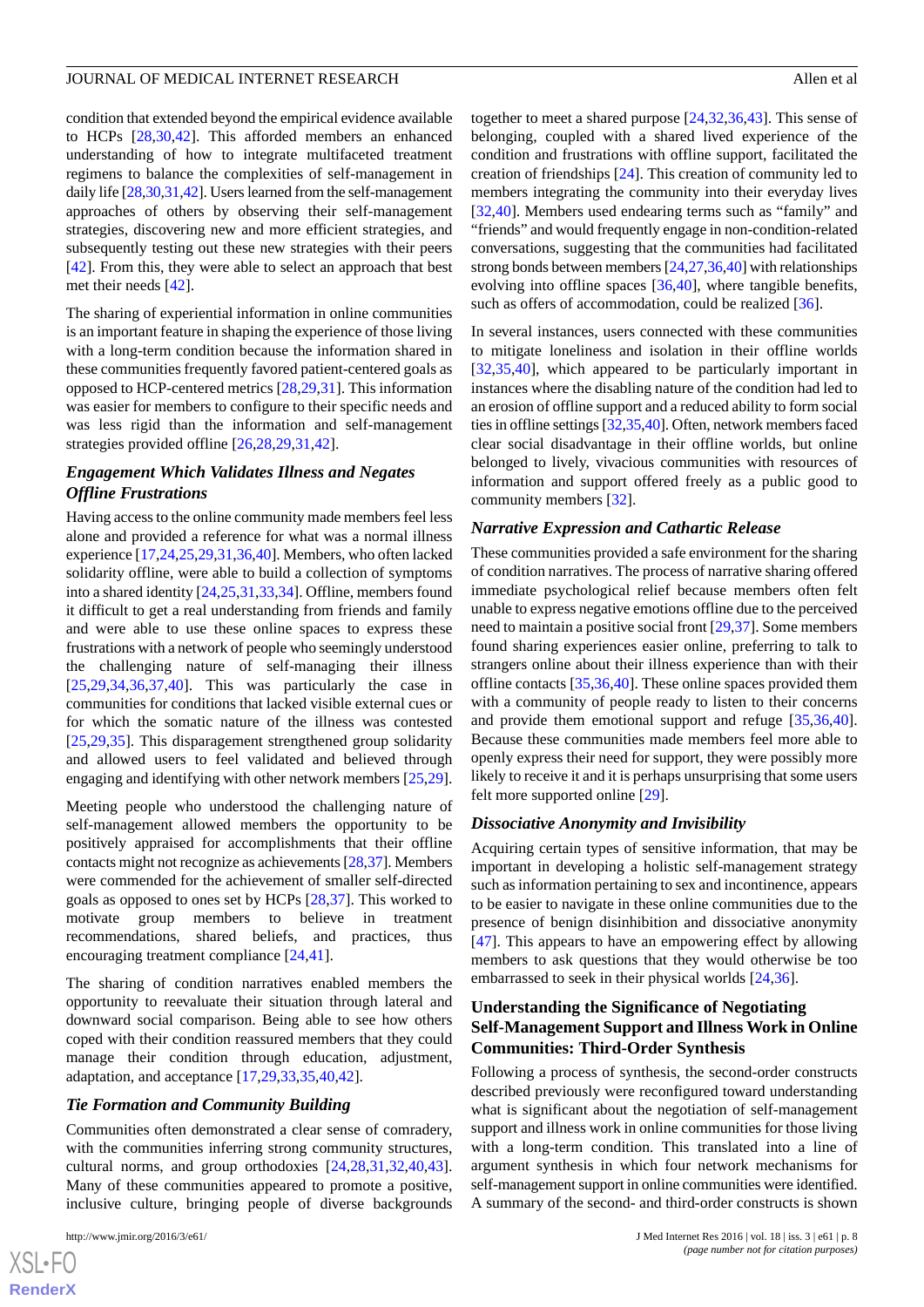in [Figure 2.](#page-8-0) In exploring the significance of online support networks compared to traditional offline ones, we drew on previous research examining the social context of long-term condition self-management and the network mechanisms

involved in negotiating illness work [[1,](#page-12-0)[7](#page-13-3),[9](#page-13-6)[,21](#page-13-16)]. This allowed us to examine whether similar mechanisms of self-management support exist and are mobilized online.

<span id="page-8-0"></span>**Figure 2.** Summary of second- (blue) and third-order (gray) constructs in relation to the negotiation of self-management support in patient online communities.



## *Collective Knowledge and Identification Through Lived Experience*

Given that "the Internet has changed people's relationship with information" [\[59\]](#page-15-2) (p. 1), it is perhaps unsurprising that the ability of these communities to provide information featured highly in the included articles. Information and actionable advice based on lived experience contained highly specialized forms of experiential information that was unobtainable offline. These communities facilitated patient empowerment by affording members the right to explore the self-management of their condition in the context of their daily lives. This patient empowerment perspective, facilitated by membership in these groups, promoted a fundamentally different set of roles for HCPs and patients, whereby the collective knowledge created through lived experience was seen as more useful in the self-management of a long-term condition in daily life than medical knowledge. In line with previous research, these communities appear to foster empowerment and the potential to change the relationship between HCPs and patients, from one of compliance to one of shared ownership [[60](#page-15-3)[,61](#page-15-4)].

In addition to the availability of cocreated experiential knowledge, the presence of distributed health literacy enabled community members to find the information they required. Online social ties can act as health literacy mediators [\[62](#page-15-5)] in a process of distributed health literacy between network members, allowing people to benefit from the health literacy of others in their network, who may give them greater access to the information needed to manage their condition.

In offline consultations, a mediator such as close friend or family member is often present to help the person comprehend what is being discussed [[7\]](#page-13-3) and individuals can capitalize on the resources and links made with members of their social networks offline [[62\]](#page-15-5). People's knowledge about their condition is often shaped by others with the same condition in their personal networks [[7,](#page-13-3)[21](#page-13-16)]. However, this resource may not be available to everyone, such as in rare conditions or in situations where open discussion is difficult. People appear to be able to substitute offline information deficits with online contacts, whereby community members benefit from the health literacy skills of their peers. Examples included network members assisting in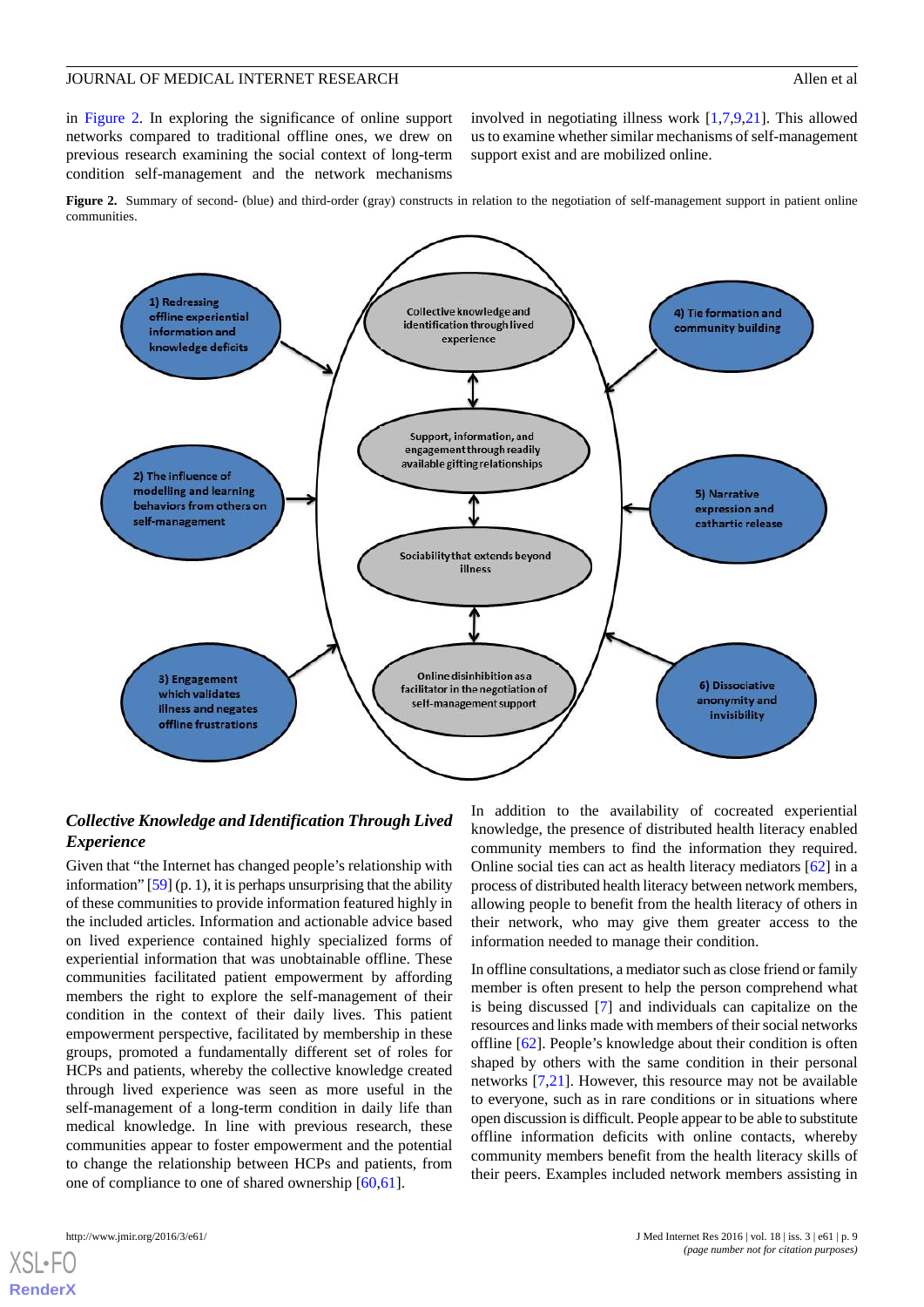resource navigation [\[27](#page-14-3)] and explaining medical terminology [[29](#page-14-5)[,36](#page-14-12),[43\]](#page-14-19).

Additionally distributed knowledge and information in these communities constituted a by-product of the continued engagement of network members [[33](#page-14-9)[,34](#page-14-10)]. Communities generated value through members "cocreating their own service encounter" [[34\]](#page-14-10) (p.167). Members were able to select the features that they required and request, receive, or search for information at their convenience [\[34\]](#page-14-10). Unlike offline encounters, a permanent record is made, which allows members to benefit from cumulative experiential information generated over time [[30](#page-14-6)[,32](#page-14-8)]. For some, the sheer volume of information available made it difficult to find the specific information they needed [[40\]](#page-14-16), which further signposts the need for community members to assist in the navigation of resources in these communities. Essentially, the strength of these communities drives the availability of the information. Many communities have a defined core group of members [[63,](#page-15-6)[64\]](#page-15-7), whose informational and experiential knowledge can be disseminated to other members who may be less well informed. As Lester et al [\[65](#page-15-8)] hypothesized, although not everyone in the group knows as much as this expert core, they do know how to access expert members, who in turn know how to access information.

The provision of information should be considered an important component of any long-term condition self-management package [[66\]](#page-15-9), but information on its own has been found to have very little or no effect on self-management [\[67](#page-15-10)] and it is these communities' ability to tie information to real-life parables that is most fascinating. Each individual's needs are highly specific; therefore, self-management support must be tailorable. Members of these communities felt restricted by a lack of flexibility, choice, and control in self-management strategies dictated by HCPs, but could use these communities to observe the practice of others, adapting their self-management strategy to meet a specific problem or a change in their condition [\[28](#page-14-4)[,35](#page-14-11)] through navigating the available information and deciding the approach which best met their needs [[42\]](#page-14-18). This is perhaps why the coconstructed authoritative knowledge of community members built around the lived experience of self-managing a long-term condition in daily life was so valuable. Patient online communities appear to deliver a highly individual experience through the cocreation of community content. For example, it is perhaps unlikely that the traditional patient education perspective model of information would be able to disseminate highly experiential information, such as how someone with diabetes can count carbohydrates to enable drinking sessions without risking ketoacidosis [\[28\]](#page-14-4), but such facets of information are clearly useful to someone with diabetes wanting to self-management their condition.

In addition to information and health literacy mediation, these communities facilitate the negotiation of illness emotional work and its biographical dimension, whereby emotional work relates to the provision of comfort when someone is upset, anxious, or worried about everyday issues, such as their health, well-being, and companionship [\[1](#page-12-0)]. Biographical dimensions of emotional work are associated with the revision of expectations, capabilities, plans, identity, relationships, and biographical events [[1\]](#page-12-0), and these online communities have a role in the

realization of these components, particularly in allowing members the opportunity to reframe their lives [[17,](#page-13-12)[29,](#page-14-5)[33](#page-14-9)[,35](#page-14-11),[40,](#page-14-16)[42\]](#page-14-18).

By engaging in online communities, individuals were able to gain emotional support that they had been unable to access in their offline worlds and by connecting with those with a shared embodied experience were able to feel normal [[17](#page-13-12)[,24](#page-14-0),[25,](#page-14-1)[29](#page-14-5)[,35](#page-14-11),[36](#page-14-12)[,40](#page-14-16)]. Through collective identification, these groups facilitated engagement, allowed individuals to make sense of their situation, and allowed them to receive positive appraisal for successful self-management practices [\[28](#page-14-4),[37\]](#page-14-13). Furthermore, through lateral and downward social comparison, these online communities allowed members the opportunity to compare their illness narratives with one another, enabling them to reassess their expectations, capabilities, and plans, while empowering them to realize that successful self-management is achievable [\[17](#page-13-12),[29,](#page-14-5)[33](#page-14-9),[35,](#page-14-11)[40](#page-14-16)-[42\]](#page-14-18). Thus, through collective identification and engagement, these online communities provided the opportunity for validation, reassessment, and appraisal. But, for some, this was upsetting because it made many negative aspects of the disease visible, some of which they may not have considered [\[40](#page-14-16)].

## *Support, Information, and Engagement Through Readily Available Gifting Relationships*

In addition to navigating network contacts, those with a long-term condition need to negotiate and renegotiate existing relationships, roles, and engagement with network members. Negotiating help offline is frequently accompanied by obligations and expectations and may be restricted by time [\[21](#page-13-16)]. Such obligations and expectations were not visible in the online communities explored here. Requests for help (resource mobilization) were rarely targeted at a specific network member; often requests for assistance were to the group as a whole, leading to many replying. This information is frequently gifted, with no reciprocal expectation, making help less tangible but potentially easier to obtain online than off.

In much the same way as gifting relationships stock UK blood banks [[68\]](#page-15-11), members of these networks gift these communities with information and support freely [\[29](#page-14-5),[32,](#page-14-8)[35](#page-14-11),[36,](#page-14-12)[39](#page-14-15),[43\]](#page-14-19). Much like donating blood, the decision to volunteer information cannot "of course, be characterized by complete, disinterested, spontaneous altruism" [\[68](#page-15-11)] (p. 89). Information and emotional labor is gifted to these communities by its members, who are potentially motivated to do this through a sense of obligation or through some awareness of need. Like donating blood, there may be "some expectation and assurance that a return gift may be needed and received at some future time" [\[68](#page-15-11)] (p. 89). In this sense, these online communities operate much like a gift economy with information and support being freely given, with little expectation of reciprocation, but fuelled by the desire that someone else may find the information useful and the pride of building a community [[28,](#page-14-4)[32](#page-14-8),[34-](#page-14-10)[36\]](#page-14-12).

The process of sharing information appeared to have a useful dual purpose, providing information for those in need, but also affording others with their altruistic need to impart the knowledge that they had accumulated [\[28](#page-14-4),[32,](#page-14-8)[34](#page-14-10)[-36](#page-14-12)]. Being able to offer information that others may find helpful appeared to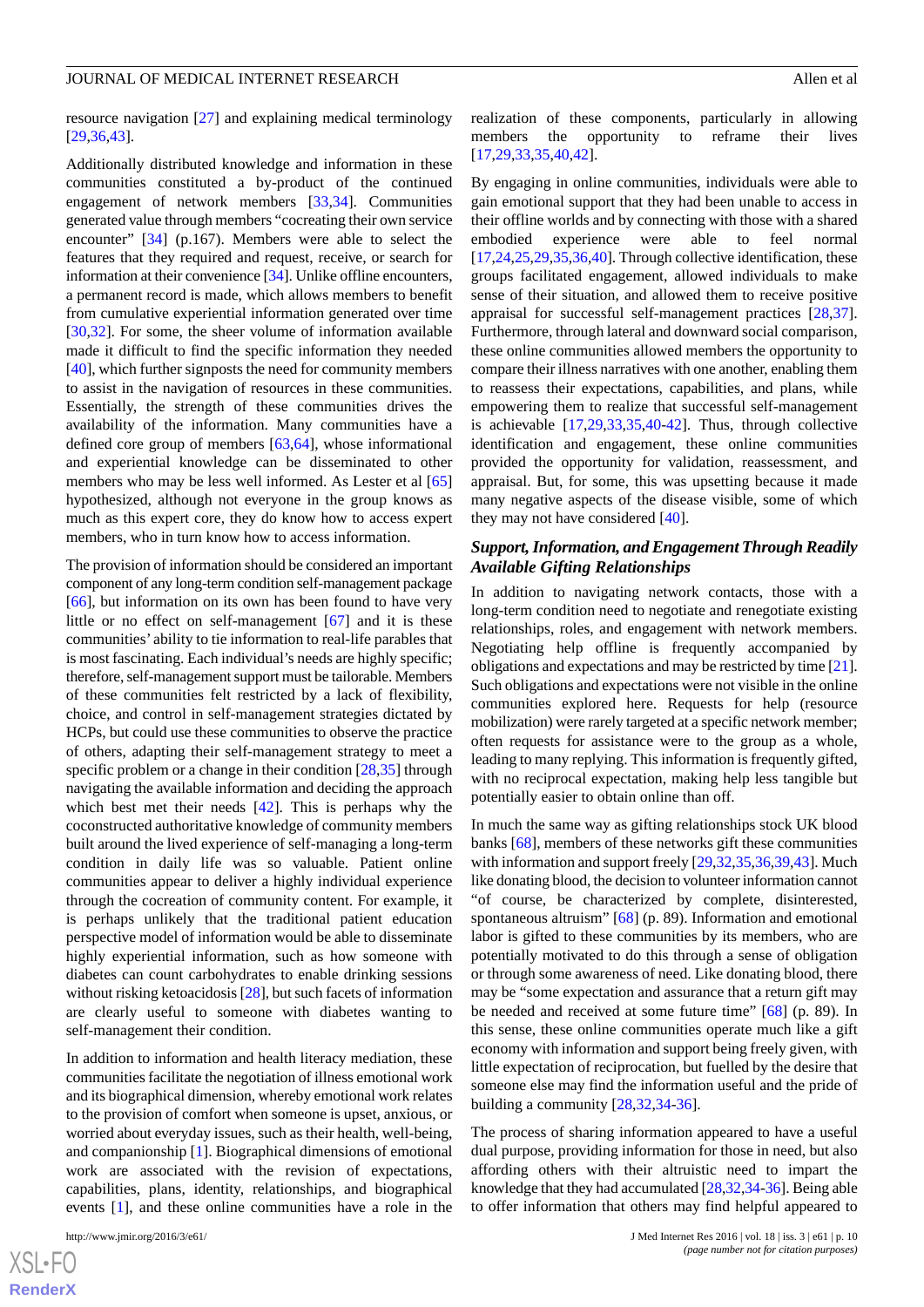foster feelings of validation and self-worth, feelings that are often suppressed by illness [\[35](#page-14-11)]. The voluntary provision of information was part of these groups' culture and occurred more frequently than in response to direct questioning. Although offline peer mentors have benefited from providing support through finding meaning and social reinforcement of their own self-management behaviors, gift exchange in these online communities is different to that in offline support groups. Offline, the process of sharing has been found to improve the internal capacity of individuals to cope with stress and can be a motivating factor in long-term condition self-management through mediating lifestyle changes and affording new self-management tools [[21\]](#page-13-16). However, these gift exchanges may fail offline because the recipients of the intended gift may not turn up. Because of the asynchronous nature of the Internet, members can post information and support that others may benefit from at a later time. Furthermore, these gifts have the potential to benefit anyone who accesses the group, whereas this kind of gift offered offline can only benefit those physically present because no lasting record is made of the encounter. Because of the giving nature of such communities, there is a wealth of information and support that requires little or no negotiation.

#### *Sociability That Extends Beyond Illness*

In these communities, conversations frequently extended beyond illness into everyday matters and interests [[29,](#page-14-5)[36](#page-14-12),[40\]](#page-14-16), which seemed to provide "social hooks" for continued community involvement. Although people appear to migrate into these online communities due to offline information and emotional deficits, it is perhaps these hooks that result in continued engagement. Members spent time relaxing in these online communities [[40\]](#page-14-16) and enjoyed being able to socialize [[35\]](#page-14-11), which appeared to be particularly appreciated in circumstances where the presence of illness had led to the erosion of offline contacts [[35](#page-14-11)[,40](#page-14-16)]. Members looked forward to their online interactions with one another and enjoyed telling others about their day: "I have just got in from a lovely evening and couldn't wait to get on and see if there was any mail for me...I thought I would share with you the events of the evening" [\[29](#page-14-5)] (p.189). For many, engagement with these online communities had become part of their daily routine: "You should really see it as a book. You're in the middle of a story. And when you put the book down at night, you really want to continue reading the next morning." [\[40](#page-14-16)] (p.409). These communities accompanied members throughout their day [\[40](#page-14-16)] and this may become increasingly important in the future as smartphones continue to integrate these technologies into our daily lives [[69\]](#page-15-12).

The presence of a long-term condition may place greater salience on support from family and close friends, reducing the opportunities to build and maintain contacts that extend beyond this. Socializing with people online and being able to build relationships with new people allows individuals to build new networks of influence that extend beyond intimate offline contacts. Consequently, those whose condition may have eroded the ease with which they can build and maintain weak social ties appear to benefit from being able to substitute for this by building new networks of contacts in patient online communities. However, that this support often remained online

[XSL](http://www.w3.org/Style/XSL)•FO **[RenderX](http://www.renderx.com/)** was a source of frustration for some who wanted to extend their relationship into offline spaces, but were restricted by geography [[24\]](#page-14-0). Despite this, the ability to proactively extend networks that may have been eroded by the presence of a long-term condition is important because research suggests that those with a larger network of contacts consisting of both friends and family typically have the most favorable outcomes [\[70](#page-15-13)].

The "Internet paradox" article contains an argument that the Internet, as a social technology, may reduce socialization and psychological well-being [[71\]](#page-15-14). Such concerns were voiced in Mo and Coulson's [\[36](#page-14-12)] article: "...I noticed that my real-life relationships were declining due to the time I invested in the online community" [\[36](#page-14-12)] (p. 990). However, being able to access these communities enabled those whose social ties had been eroded through illness [\[35](#page-14-11),[37\]](#page-14-13) to build new opportunities for sociability: "Through fibromyalgia you lose a lot of personal contact. Because you can't go to birthday celebrations anymore, because you forget things, you're often too tired and so on. And in this way you can rebuild your social contacts" [\[40](#page-14-16)] (p. 412). These communities may allow members to reach out to peers when offline socialization is not possible. Thus, being able to access peers online has the potential to mediate feelings of isolation and loneliness. Later research by Kraut et al [[72\]](#page-15-15) into the Internet paradox found that although those using the Internet generally experienced positive effects on social involvement, communication, and emotional well-being, the extent to which these benefits were realized was associated with offline support, whereby extroverts with good preexisting offline social networks fared better than introverts with reduced offline support. Additionally, research by Kuss and Griffiths [[73\]](#page-15-16) found that extroverts use social media for social enhancement, whereas introverts use them as a means of social compensation [[73\]](#page-15-16). Although these findings were not in the context of patient online communities, it does suggest that introverts managing a long-term condition in these online communities may be distanced from offline social networks able to provide more tangible support in spite of being able to use the Internet to access a more diverse network.

## *Online Disinhibition as a Facilitator in the Negotiation of Self-Management Support*

Being able to act anonymously online highlights the presence of managing moral identity work operating in these communities. Those with a long-term condition may decide that the need to be both independent and autonomous is so important that they choose not to activate offline support despite it being available [\[21](#page-13-16)]. As such, these online communities may protect offline relationships and allow those living with a long-term condition to negotiate illness work while remaining both independent and autonomous.

Suler's [[47](#page-14-23)[,48](#page-14-24)] theory of an online disinhibition effect suggests that people behave differently on the Internet due to the presence of:

1. Dissociative anonymity: people may feel that their online actions cannot be attributed to their person. In a process of dissociation, people may feel they do not own their online behaviors.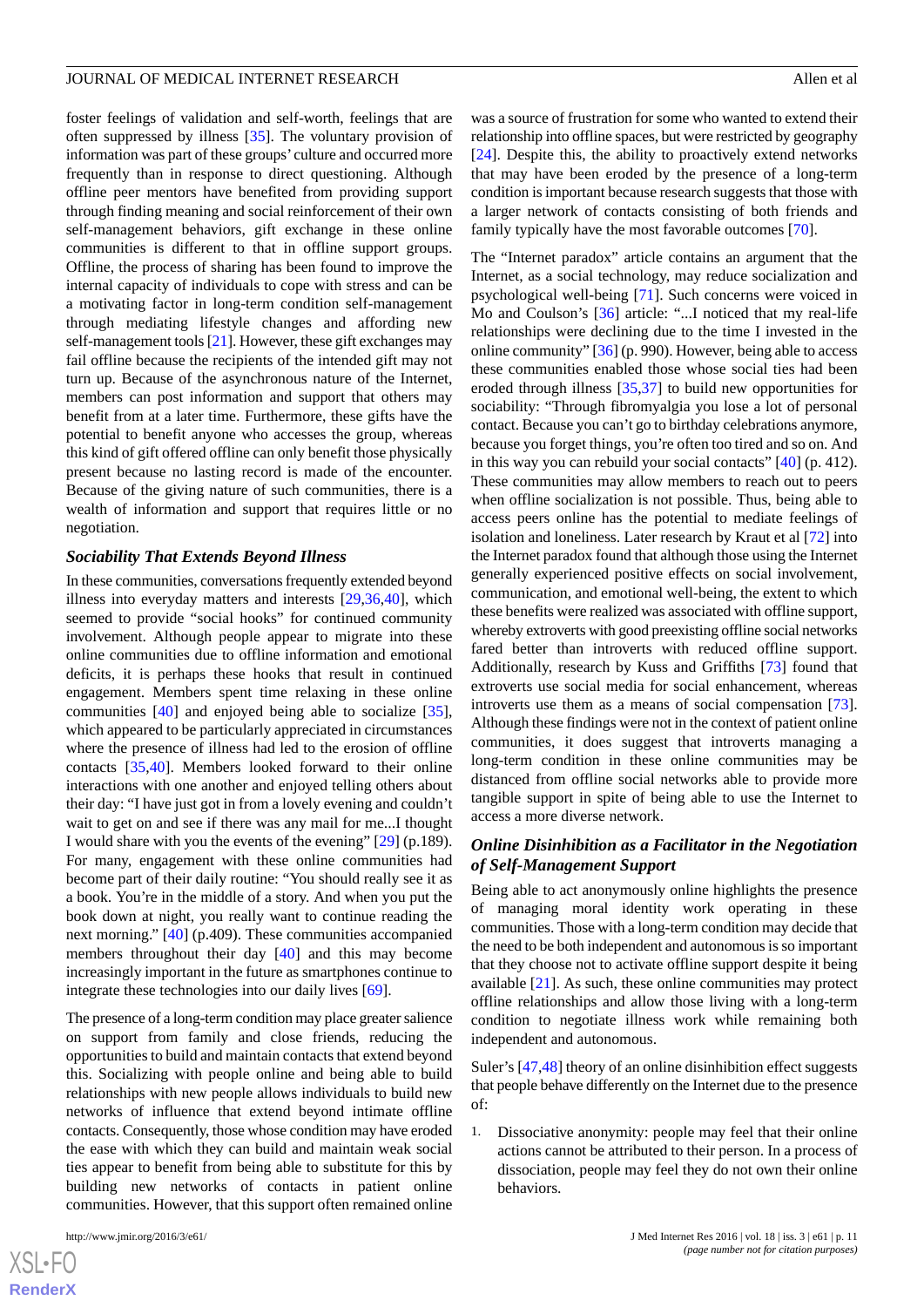- 2. Invisibility: online, people know that others do not know what they look like. This may make people feel more able to do things on the Internet that they would not do offline.
- 3. Asynchronicity: online interactions often do not occur in real time. Not having to cope with someone's immediate reaction to something that has been said or done may disinhibit people.
- 4. Solipsistic introjection: the absence of face-to-face cues may alter normal self-boundaries. Because people cannot see what others look or sound like online, they may introject others into their own psyche.
- 5. Dissociative imagination: people may feel the online world is not real and that the people they interact with online are not real people.
- Minimization of status and authority: there is often an absence of authority figures online and people may feel they can act more freely.

Dissociative anonymity, invisibility, and the minimization of status and authority appear to have a positive impact on the negotiation of self-management support online in the included articles. The presence of "benign" disinhibition appears to facilitate the negotiation of self-management support in patient online communities because people may be reluctant to seek certain types of support in their offline worlds due to societal and self-stigmatizations. Although the online disinhibition effect may explain some of the harmful behaviors driven by toxic disinhibition, which was visible in some of these communities [[36\]](#page-14-12), the disinhibiting nature of online communication appears to be mostly positive in allowing people to reach out to others for self-management support.

People are able to move around the Internet anonymously [[47](#page-14-23)[,48](#page-14-24)]. In some of these groups, people reveal their identity, but many used pseudonyms. As Suler [\[47](#page-14-23),[48\]](#page-14-24) highlights, the Internet gives people the opportunity to separate their offline persona from their online actions. As such, through a process of dissociation, "the online self becomes a compartmentalized self" [\[47](#page-14-23)] (p. 322) and, in the context of patient online communities, appears to allow people to reach out to peers for information and emotional support without endangering their offline self. Suler [[47](#page-14-23)[,48](#page-14-24)] suggests that this can facilitate rapid or falsely intimate relationships, which might explain why such strong bonds appear to form in these online communities. Talking about stigmatized conditions is challenging offline. These online communities enable people to talk about their illness while remaining anonymous: "...at the time I wasn't capable nor [ready] to approach an [AIDS service organization] nor disclose my status. I had so many guilty questions that I needed to talk to someone who would not know anything about my life nor recognize me" [\[36](#page-14-12)] (p. 987).

Even when everyone's identity is known, people can feel invisible online [\[47](#page-14-23),[48\]](#page-14-24). This is protective and facilitates the negotiation of self-management support. Because online communication lacks nonverbal cues, people don't have to worry about how they look or sound [[47\]](#page-14-23). They can write, examine, and edit posts before sending, allowing complete control over disclosures and expressions. This editorial control is lacking in offline communications. This disclosure scrutiny and editorial freedom can lead to people feeling more

[XSL](http://www.w3.org/Style/XSL)•FO **[RenderX](http://www.renderx.com/)** comfortable discussing even everyday matters online [[74\]](#page-15-17). Community members felt empowered to disclose due to this increased control: "this is an excellent medium for me to be able to control my interactions"  $[35]$  $[35]$ . But because of the lasting record associated with computer-mediated communication, some were skeptical in spite of this increased control: "I do not want to disclose my personal and painful journey via a social network site for it to be highlighted by others and 'used' as a way to finish me in my job" [\[35](#page-14-11)].

Additionally, online communication lacks nonverbal cues so people do not have to worry about nonverbal responses, such as frowns, shaking of heads, or other nonverbal signs of disapproval [[47](#page-14-23),[48\]](#page-14-24) that may inhibit offline disclosures. Offline, when people discuss emotional matters, they often avoid eye contact. These online communities offer "a built-in opportunity to keep one's eyes averted" [[47\]](#page-14-23) (p. 322), thus avoiding awkward moments in which "the rheumatologist sneers a bit" [[40\]](#page-14-16) (p. 410).

The presence of benign disinhibition generates group resources because it facilitates conversations about stigmatized or taboo subjects that others may find useful and validating. It also provides a safe and effective environment for the negotiation of support, allowing people to freely discuss personal and/or embarrassing health narratives, which may be particularly important to those whose condition is heavily stigmatized as well as potentially enabling those with less stigmatized conditions to ask questions about more sensitive aspects of living with a long-term condition [\[17](#page-13-12)[,47](#page-14-23)]. For some, these online communities represent the only place where information and support for self-management can be negotiated: "Only they know that I have HIV and my doctor, nobody else. They are my virtual family" [[36\]](#page-14-12) (p. 988).

## *Discussion*

This research strengthens our socialized understanding of long-term condition self-management by taking into account the illness work of social ties mediated online and the role such ties may have in the management of a long-term condition in daily life. Effective self-management support utilizes resources and networks that are available in the everyday lives of those with a long-term condition, which operate outside of formal health care, and this meta-synthesis has shown that these are available online and important to people. Those with a long-term condition appeared to reach out to these online communities because of an unmet offline need for information and/or emotional support. This substitutability of illness work has been seen before in offline social networks [[7\]](#page-13-3); in this instance, it clearly signposts the importance of these online communities in negotiating illness work particularly when access to support offline is absent or limited.

It is clear that these communities afforded many benefits that have the potential to positively shape someone's experience of living with a long-term condition. To some extent, the findings of this meta-synthesis necessarily overlap with the work of Ziebland and Wyke [[18\]](#page-13-13). Certainly, the facility of these online communities to help people find information, feel supported, maintain relationships, experience health services, learn to relate,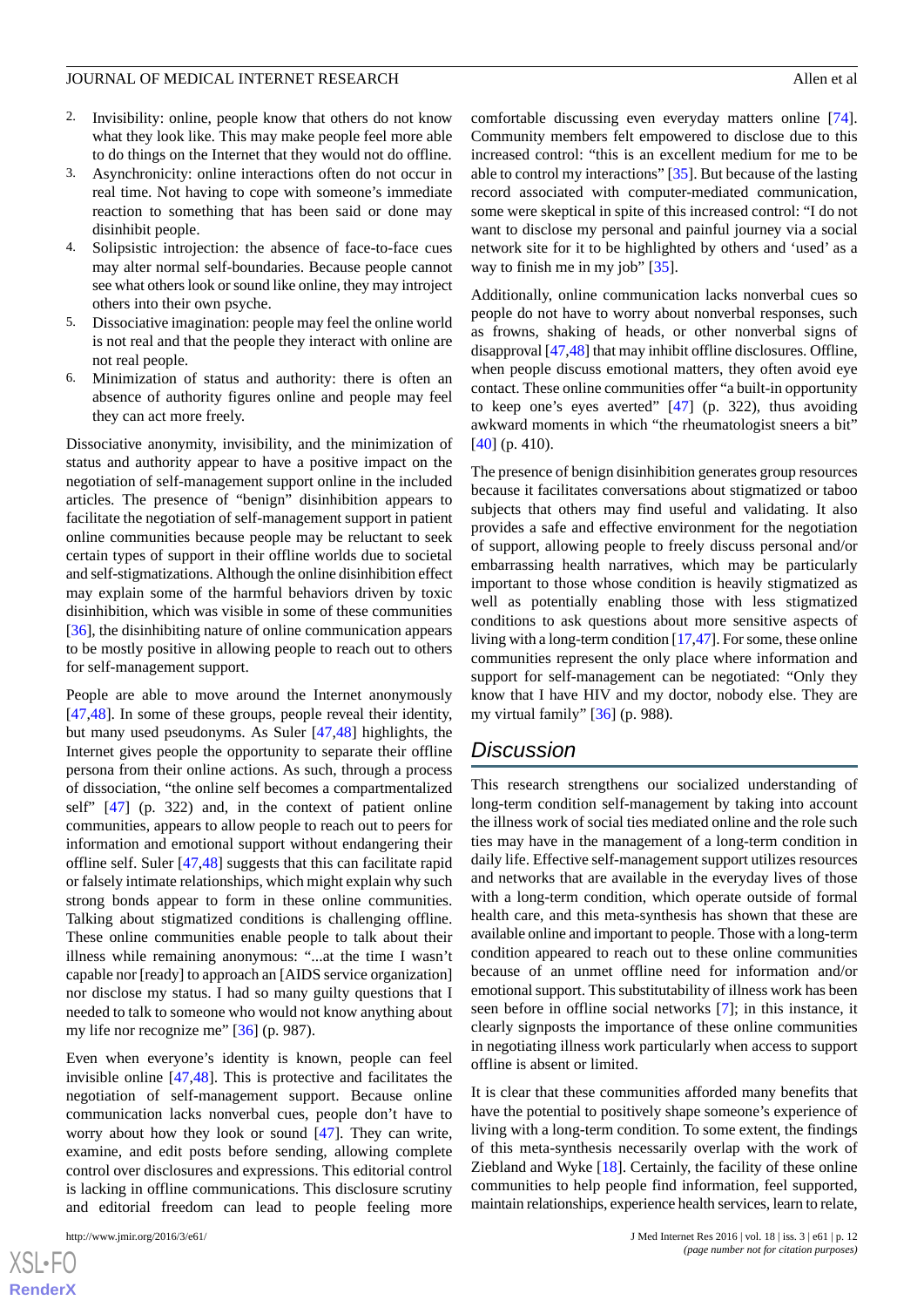visualize their disease, and affect behavior [[18\]](#page-13-13) were all visible in the included articles and may all help to positively shape self-management. The distinction between this paper and that of Ziebland and Wyke [\[18](#page-13-13)] is the specific focus on the contribution of online social networks to long-term condition self-management illness work and the affordances of community membership rather than the impact of online patients' accounts of experiences with health and health care.

This meta-synthesis has demonstrated that there are several benefits to members of patient online communities over and above those available to people simply searching for the experiential accounts of others. Membership of these online communities affords those living with a long-term condition ready access to a self-management support illness workforce, particularly in relation to illness and emotional work. However, in contrast to offline social ties, these online communities provide social ties that require significantly less maintenance, less reciprocation, and are easier to negotiate. This is potentially due to the presence of benign disinhibition and the gifting economic relationships of these online spaces, whereby information and support is donated freely, as a public good, with no immediate expectation of reciprocation. Unsurprisingly, everyday work appears largely absent in online self-management support perhaps due to the need for physical presence to assist in household tasks, shopping, or personal care. There is some suggestion in the research literature of relationships evolving into more intimate communication channels and offline spaces [[36](#page-14-12)[,40](#page-14-16)]; therefore, it is not unreasonable to suggest that "everyday work" may emerge in these relationships over time.

Importantly, social ties forged in online spaces can perform self-management work that can improve an individual's illness experience and can reach areas that are particularly difficult to navigate offline. Because of this, patient online communities appear to be a promising place for the negotiation of self-management support for long-term conditions that may supplement and support offline information and support and should be included in future studies exploring the social context of long-term condition self-management.

This study had a few limitations from which future directions for research are suggested. The majority of the included articles examined patient online communities that existed on condition-specific discussion forums and boards. In contrast, newer apps, such as Facebook and Twitter, are poorly represented in the existing research literature with no existing research examining long-term condition self-management support in the context of Twitter. There is also a need for future research to conceptualize how best to support those wishing to utilize these resources in their self-management strategy (eg, computer literacy, resource navigation, and training). Additionally, interventions that seek to better engage the lay natural helpers and super users present in these communities could allow us to understand and use this underutilized resource.

The process of group formation in these online worlds appears to be wholly underexplored in the current research literature. It is clear that social characteristics, such as trust and reciprocity, do exist in these online spaces, but far less is known about the process that facilitates them. Additionally, we know little about how the community is created, how issues of brokerage bring new faces into these communities, how people navigate the mass of communities online to pick one that is suitable to them, or what specific features of an online community they see as important (ie, the presence of a moderator, charity run, professional recognition, site architecture). A case study specifically looking at the social processes within these groups could illuminate this and a longitudinal approach would allow us to see how the relationships in these communities evolve over time.

Because many of the papers involved in this review used methods that did not directly engage those using these communities, there is potentially a bias toward the sharing of positive experiences. There is a need for future research to directly engage with members of these communities to find out why people are reluctant to post and illuminate how these communities help people manage their condition in daily life. Such research would also allow us to further develop our understanding of illness work online, while also helping us better understand such work in the context of preexisting offline support.

## **Acknowledgments**

This research was funded by the National Institute for Health Research Collaboration for Leadership in Applied Health Research and Care (NIHR CLAHRC) Wessex. This report is independent research by the NIHR CLAHRC Funding Scheme. The views expressed in this publication are those of the author(s) and not necessarily those of the NHS, the National Institute for Health Research, or the Department of Health. We would also like to thank Professor Catherine Pope for advice and comments on previous drafts.

## <span id="page-12-0"></span>**Conflicts of Interest**

None declared.

#### **References**

[XSL](http://www.w3.org/Style/XSL)•FO **[RenderX](http://www.renderx.com/)**

1. Rogers A, Vassilev I, Sanders C, Kirk S, Chew-Graham C, Kennedy A, et al. Social networks, work and network-based resources for the management of long-term conditions: a framework and study protocol for developing self-care support. Implement Sci 2011;6:56 [\[FREE Full text](http://www.implementationscience.com/content/6//56)] [doi: [10.1186/1748-5908-6-56\]](http://dx.doi.org/10.1186/1748-5908-6-56) [Medline: [21619695\]](http://www.ncbi.nlm.nih.gov/entrez/query.fcgi?cmd=Retrieve&db=PubMed&list_uids=21619695&dopt=Abstract)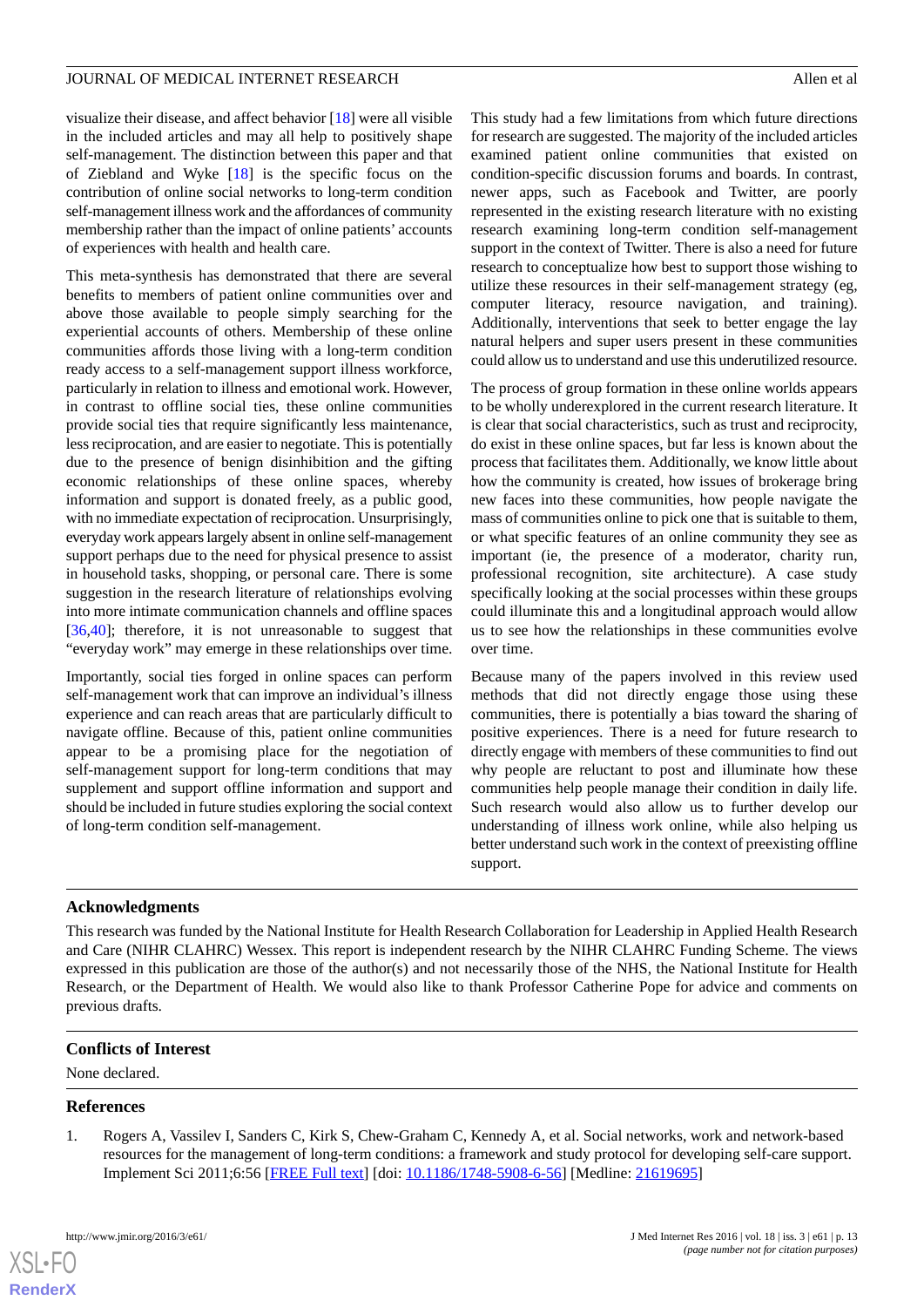- <span id="page-13-0"></span>2. de Silva D. Helping People Help Themselves: A Review of the Evidence Considering Whether It Is Worthwhile to Support Self-Management. London: Health Foundation; 2011 May. URL: [http://www.health.org.uk/sites/default/files/](http://www.health.org.uk/sites/default/files/HelpingPeopleHelpThemselves.pdf) [HelpingPeopleHelpThemselves.pdf](http://www.health.org.uk/sites/default/files/HelpingPeopleHelpThemselves.pdf) [accessed 2015-10-13] [[WebCite Cache ID 6cFDIbVt3](http://www.webcitation.org/

                                6cFDIbVt3)]
- <span id="page-13-1"></span>3. Department of Health. Improving the Health and Well-Being of People with Long Term Conditions: World Class Services for People with Long Term Conditions –Information Tool for Commissioners. London: Department of Health; 2010. URL: [http://www.yearofcare.co.uk/sites/default/files/pdfs/dh\\_improving%20the%20h%26wb%20of%20people%20with%20LTCs.](http://www.yearofcare.co.uk/sites/default/files/pdfs/dh_improving%20the%20h%26wb%20of%20people%20with%20LTCs.pdf) [pdf](http://www.yearofcare.co.uk/sites/default/files/pdfs/dh_improving%20the%20h%26wb%20of%20people%20with%20LTCs.pdf) [accessed 2015-10-13] [[WebCite Cache ID 6cFfTf6uf\]](http://www.webcitation.org/

                                6cFfTf6uf)
- 4. Deperatment of Health. 2015. Policy paper: 2010 to 2015 goverment policy: long term health conditions URL: [https://www.](https://www.gov.uk/government/publications/2010-to-2015-government-policy-long-term-health-conditions/2010-to-2015-government-policy-long-term-health-conditions) [gov.uk/government/publications/2010-to-2015-government-policy-long-term-health-conditions/](https://www.gov.uk/government/publications/2010-to-2015-government-policy-long-term-health-conditions/2010-to-2015-government-policy-long-term-health-conditions) [2010-to-2015-government-policy-long-term-health-conditions](https://www.gov.uk/government/publications/2010-to-2015-government-policy-long-term-health-conditions/2010-to-2015-government-policy-long-term-health-conditions)[accessed 2015-10-13] [[WebCite Cache ID 6cFBtfPbk2015\]](http://www.webcitation.org/

                                6cFBtfPbk2015)
- <span id="page-13-4"></span><span id="page-13-2"></span>5. Department of Health. Self-Care: A Real Choice. London: Department of Health; 2005. URL: [http://webarchive.](http://webarchive.nationalarchives.gov.uk/20130107105354/http://www.dh.gov.uk/prod_consum_dh/groups/dh_digitalassets/@dh/@en/documents/digitalasset/dh_4101702.pdf) [nationalarchives.gov.uk/20130107105354/http://www.dh.gov.uk/prod\\_consum\\_dh/groups/dh\\_digitalassets/@dh/@en/](http://webarchive.nationalarchives.gov.uk/20130107105354/http://www.dh.gov.uk/prod_consum_dh/groups/dh_digitalassets/@dh/@en/documents/digitalasset/dh_4101702.pdf) [documents/digitalasset/dh\\_4101702.pdf](http://webarchive.nationalarchives.gov.uk/20130107105354/http://www.dh.gov.uk/prod_consum_dh/groups/dh_digitalassets/@dh/@en/documents/digitalasset/dh_4101702.pdf) [accessed 2015-10-13] [\[WebCite Cache ID 6cFgDhBZw2005](http://www.webcitation.org/

                                6cFgDhBZw2005)]
- <span id="page-13-3"></span>6. Wanless D. Securing Good Health for the Whole Population. London: Department of Health; 2004 Feb. URL: [http:/](http://webarchive.nationalarchives.gov.uk/20130129110402/http://www.hm-treasury.gov.uk/d/Wanless04_summary.pdf) [/webarchive.nationalarchives.gov.uk/20130129110402/http://www.hm-treasury.gov.uk/d/Wanless04\\_summary.pdf](http://webarchive.nationalarchives.gov.uk/20130129110402/http://www.hm-treasury.gov.uk/d/Wanless04_summary.pdf) [accessed 2015-10-19] [\[WebCite Cache ID 6cOfGtscp](http://www.webcitation.org/

                                6cOfGtscp)]
- <span id="page-13-5"></span>7. Vassilev I, Rogers A, Sanders C, Kennedy A, Blickem C, Protheroe J, et al. Social networks, social capital and chronic illness self-management: a realist review. Chronic Illn 2011 Mar;7(1):60-86. [doi: [10.1177/1742395310383338\]](http://dx.doi.org/10.1177/1742395310383338) [Medline: [20921033](http://www.ncbi.nlm.nih.gov/entrez/query.fcgi?cmd=Retrieve&db=PubMed&list_uids=20921033&dopt=Abstract)]
- <span id="page-13-6"></span>8. Rogers A, Brooks H, Vassilev I, Kennedy A, Blickem C, Reeves D. Why less may be more: a mixed methods study of the work and relatedness of 'weak ties' in supporting long-term condition self-management. Implement Sci 2014;9:19 [[FREE](http://www.implementationscience.com/content/9//19) [Full text\]](http://www.implementationscience.com/content/9//19) [doi: [10.1186/1748-5908-9-19\]](http://dx.doi.org/10.1186/1748-5908-9-19) [Medline: [24524253](http://www.ncbi.nlm.nih.gov/entrez/query.fcgi?cmd=Retrieve&db=PubMed&list_uids=24524253&dopt=Abstract)]
- <span id="page-13-7"></span>9. Vassilev I, Rogers A, Blickem C, Brooks H, Kapadia D, Kennedy A, et al. Social networks, the 'work' and work force of chronic illness self-management: a survey analysis of personal communities. PLoS One 2013 Apr;8(4):e59723 [\[FREE Full](http://dx.plos.org/10.1371/journal.pone.0059723) [text](http://dx.plos.org/10.1371/journal.pone.0059723)] [doi: [10.1371/journal.pone.0059723\]](http://dx.doi.org/10.1371/journal.pone.0059723) [Medline: [23565162](http://www.ncbi.nlm.nih.gov/entrez/query.fcgi?cmd=Retrieve&db=PubMed&list_uids=23565162&dopt=Abstract)]
- <span id="page-13-9"></span><span id="page-13-8"></span>10. Reeves D, Blickem C, Vassilev I, Brooks H, Kennedy A, Richardson G, et al. The contribution of social networks to the health and self-management of patients with long-term conditions: a longitudinal study. PLoS One 2014 Jun;9(6):e98340 [[FREE Full text](http://dx.plos.org/10.1371/journal.pone.0098340)] [doi: [10.1371/journal.pone.0098340](http://dx.doi.org/10.1371/journal.pone.0098340)] [Medline: [24887107](http://www.ncbi.nlm.nih.gov/entrez/query.fcgi?cmd=Retrieve&db=PubMed&list_uids=24887107&dopt=Abstract)]
- <span id="page-13-10"></span>11. Corbin J, Strauss A. Managing chronic illness at home: Three lines of work. Qual Sociol 1985;8(3):224-247. [doi: [10.1007/BF00989485](http://dx.doi.org/10.1007/BF00989485)]
- 12. Bury M. Chronic illness as biographical disruption. Sociol Health & Illness 1982 Jul;4(2):167-182. [doi: [10.1111/1467-9566.ep11339939](http://dx.doi.org/10.1111/1467-9566.ep11339939)]
- <span id="page-13-11"></span>13. Ellison N, Steinfield C, Lampe C. The benefits of Facebook "friends": social capital and college students' use of online social network sites. J Comput-Mediat Comm 2007;12(4):1143-1168. [doi: [10.1111/j.1083-6101.2007.00367.x](http://dx.doi.org/10.1111/j.1083-6101.2007.00367.x)]
- <span id="page-13-12"></span>14. Donath J, Boyd D. Public displays of connection. Bt Technol J 2004 Oct;22(4):71-82. [doi: [10.1023/B:BTTJ.0000047585.06264.cc](http://dx.doi.org/10.1023/B:BTTJ.0000047585.06264.cc)]
- <span id="page-13-13"></span>15. Van Dijck J. The Culture of Connectivity. New York: Oxford University Press; 2013.
- <span id="page-13-14"></span>16. Donarth J. Signals in social supernets. J Comput-Mediat Comm 2007;13(1):231-251. [doi: [10.1111/j.1083-6101.2007.00394.x\]](http://dx.doi.org/10.1111/j.1083-6101.2007.00394.x) 17. Coulson NS. Sharing, supporting and sobriety: a qualitative analysis of messages posted to alcohol-related online discussion
- forums in the United Kingdom. J Subst Use 2014 Mar;19(1-2):176-180. [doi: [10.3109/14659891.2013.765516\]](http://dx.doi.org/10.3109/14659891.2013.765516) 18. Ziebland S, Wyke S. Health and illness in a connected world: how might sharing experiences on the internet affect people's health? Milbank Q 2012 Jun;90(2):219-249 [\[FREE Full text\]](http://europepmc.org/abstract/MED/22709387) [doi: [10.1111/j.1468-0009.2012.00662.x](http://dx.doi.org/10.1111/j.1468-0009.2012.00662.x)] [Medline: [22709387\]](http://www.ncbi.nlm.nih.gov/entrez/query.fcgi?cmd=Retrieve&db=PubMed&list_uids=22709387&dopt=Abstract)
- <span id="page-13-15"></span>19. Anderson M. Pew Research Center. 2015 Oct 29. Technology device ownership URL: [http://www.pewinternet.org/2015/](http://www.pewinternet.org/2015/10/29/technology-device-ownership-2015/?beta=true&utm_expid=53098246-2.Lly4CFSVQG2lphsg-KopIg.1&utm_referrer=http%3A%2F%2Fwww.pewinternet.org%2Fcategory%2Fpublications%2Freport%2F) [10/29/technology-device-ownership-2015/?beta=true&utm\\_expid=53098246-2.Lly4CFSVQG2lphsg-KopIg.](http://www.pewinternet.org/2015/10/29/technology-device-ownership-2015/?beta=true&utm_expid=53098246-2.Lly4CFSVQG2lphsg-KopIg.1&utm_referrer=http%3A%2F%2Fwww.pewinternet.org%2Fcategory%2Fpublications%2Freport%2F) [1&utm\\_referrer=http%3A%2F%2Fwww.pewinternet.org%2Fcategory%2Fpublications%2Freport%2F](http://www.pewinternet.org/2015/10/29/technology-device-ownership-2015/?beta=true&utm_expid=53098246-2.Lly4CFSVQG2lphsg-KopIg.1&utm_referrer=http%3A%2F%2Fwww.pewinternet.org%2Fcategory%2Fpublications%2Freport%2F)[accessed 2015-12-07] [[WebCite Cache ID 6db69f4G9](http://www.webcitation.org/

                                6db69f4G9)]
- <span id="page-13-17"></span><span id="page-13-16"></span>20. Smith A. Pew Research Center. 2015 Apr 01. US smartphone use in 2015 URL: [http://www.pewinternet.org/2015/04/01/](http://www.pewinternet.org/2015/04/01/us-smartphone-use-in-2015/?beta=true&utm_expid=53098246-2.Lly4CFSVQG2lphsg-KopIg.1&utm_referrer=http%3A%2F%2Fwww.pewinternet.org%2F2015%2F04%2F01%2Fu-s-smartphone-use-in-2015%2Fpi_2015-04-01_smartphones_03%2F) [us-smartphone-use-in-2015/?beta=true&utm\\_expid=53098246-2.Lly4CFSVQG2lphsg-KopIg.](http://www.pewinternet.org/2015/04/01/us-smartphone-use-in-2015/?beta=true&utm_expid=53098246-2.Lly4CFSVQG2lphsg-KopIg.1&utm_referrer=http%3A%2F%2Fwww.pewinternet.org%2F2015%2F04%2F01%2Fu-s-smartphone-use-in-2015%2Fpi_2015-04-01_smartphones_03%2F) [1&utm\\_referrer=http%3A%2F%2Fwww.pewinternet.](http://www.pewinternet.org/2015/04/01/us-smartphone-use-in-2015/?beta=true&utm_expid=53098246-2.Lly4CFSVQG2lphsg-KopIg.1&utm_referrer=http%3A%2F%2Fwww.pewinternet.org%2F2015%2F04%2F01%2Fu-s-smartphone-use-in-2015%2Fpi_2015-04-01_smartphones_03%2F) [org%2F2015%2F04%2F01%2Fu-s-smartphone-use-in-2015%2Fpi\\_2015-04-01\\_smartphones\\_03%2F](http://www.pewinternet.org/2015/04/01/us-smartphone-use-in-2015/?beta=true&utm_expid=53098246-2.Lly4CFSVQG2lphsg-KopIg.1&utm_referrer=http%3A%2F%2Fwww.pewinternet.org%2F2015%2F04%2F01%2Fu-s-smartphone-use-in-2015%2Fpi_2015-04-01_smartphones_03%2F)[accessed 2015-12-07] [[WebCite Cache ID 6dbAbEAg7](http://www.webcitation.org/

                                6dbAbEAg7)]
- <span id="page-13-18"></span>21. Vassilev I, Rogers A, Kennedy A, Koetsenruijter J. The influence of social networks on self-management support: a metasynthesis. BMC Public Health 2014;14:719 [[FREE Full text\]](http://bmcpublichealth.biomedcentral.com/articles/10.1186/1471-2458-14-719) [doi: [10.1186/1471-2458-14-719](http://dx.doi.org/10.1186/1471-2458-14-719)] [Medline: [25023948](http://www.ncbi.nlm.nih.gov/entrez/query.fcgi?cmd=Retrieve&db=PubMed&list_uids=25023948&dopt=Abstract)]
- 22. Paterson B, Thorne S, Canam C, Jillings C. Meta-Study of Qualitative Health Research: a Practical Guide to Meta-Analysis and Meta-Synthesis. Thousand Oaks, CA: Sage Publications; 2001.
- 23. Britten N, Campbell R, Pope C, Donovan J, Morgan M, Pill R. Using meta ethnography to synthesise qualitative research: a worked example. J Health Serv Res Policy 2002 Oct;7(4):209-215. [doi: [10.1258/135581902320432732](http://dx.doi.org/10.1258/135581902320432732)] [Medline: [12425780](http://www.ncbi.nlm.nih.gov/entrez/query.fcgi?cmd=Retrieve&db=PubMed&list_uids=12425780&dopt=Abstract)]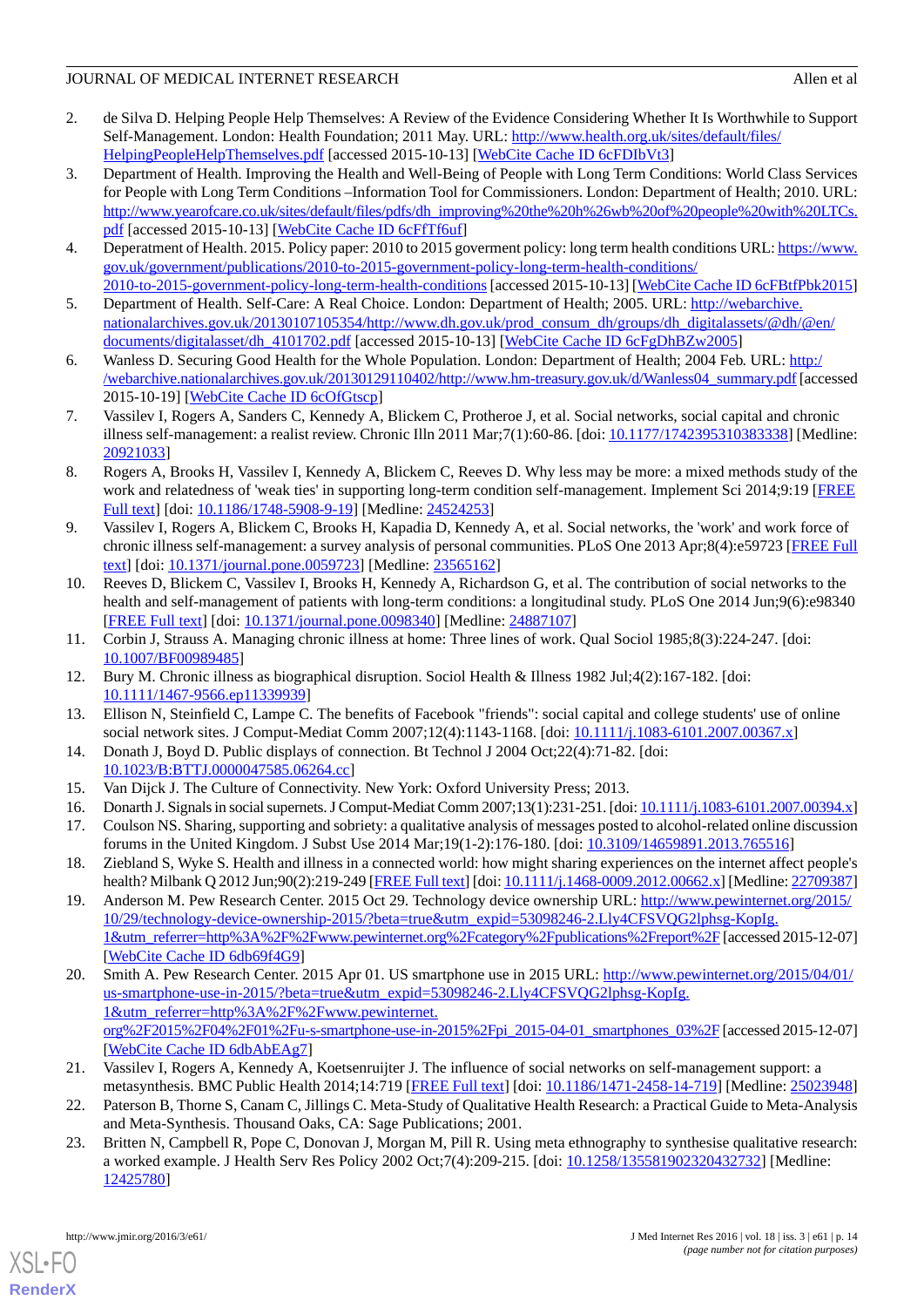- <span id="page-14-0"></span>24. Attard A, Coulson NS. A thematic analysis of patient communication in Parkinson's disease online support group discussion forums. Comput Hum Behav 2012 Mar;28(2):500-506. [doi: [10.1016/j.chb.2011.10.022](http://dx.doi.org/10.1016/j.chb.2011.10.022)]
- <span id="page-14-2"></span><span id="page-14-1"></span>25. Barker KK. Electronic support groups, patient-consumers, and medicalization: the case of contested illness. J Health Soc Behav 2008 Mar 01;49(1):20-36. [doi: [10.1177/002214650804900103](http://dx.doi.org/10.1177/002214650804900103)]
- <span id="page-14-3"></span>26. Brown S, Altice FL. Self-management of buprenorphine/naloxone among online discussion board users. Subst Use Misuse 2014 Jun;49(8):1017-1024. [doi: [10.3109/10826084.2014.888449](http://dx.doi.org/10.3109/10826084.2014.888449)] [Medline: [24779501\]](http://www.ncbi.nlm.nih.gov/entrez/query.fcgi?cmd=Retrieve&db=PubMed&list_uids=24779501&dopt=Abstract)
- <span id="page-14-4"></span>27. Coursaris CK, Liu M. An analysis of social support exchanges in online HIV/AIDS self-help groups. Comput Hum Behav 2009 Jul;25(4):911-918. [doi: [10.1016/j.chb.2009.03.006\]](http://dx.doi.org/10.1016/j.chb.2009.03.006)
- <span id="page-14-5"></span>28. Greene JA, Choudhry NK, Kilabuk E, Shrank WH. Online social networking by patients with diabetes: a qualitative evaluation of communication with Facebook. J Gen Intern Med 2011 Mar;26(3):287-292 [\[FREE Full text](http://europepmc.org/abstract/MED/20945113)] [doi: [10.1007/s11606-010-1526-3\]](http://dx.doi.org/10.1007/s11606-010-1526-3) [Medline: [20945113](http://www.ncbi.nlm.nih.gov/entrez/query.fcgi?cmd=Retrieve&db=PubMed&list_uids=20945113&dopt=Abstract)]
- <span id="page-14-6"></span>29. Hadert A, Rodham K. The invisible reality of arthritis: a qualitative analysis of an online message board. Musculoskeletal Care 2008 Sep;6(3):181-196. [doi: [10.1002/msc.131](http://dx.doi.org/10.1002/msc.131)] [Medline: [18570188](http://www.ncbi.nlm.nih.gov/entrez/query.fcgi?cmd=Retrieve&db=PubMed&list_uids=18570188&dopt=Abstract)]
- <span id="page-14-7"></span>30. Kazmer MM, Lustria MLA, Cortese J, Burnett G, Kim J, Ma J, et al. Distributed knowledge in an online patient support community: authority and discovery. J Assn Inf Sci Tec 2014 Feb 26;65(7):1319-1334. [doi: [10.1002/asi.23064\]](http://dx.doi.org/10.1002/asi.23064)
- <span id="page-14-8"></span>31. Kirk S, Milnes L. An exploration of how young people and parents use online support in the context of living with cystic fibrosis. Health Expect 2015 Feb 17:e1. [doi: [10.1111/hex.12352](http://dx.doi.org/10.1111/hex.12352)] [Medline: [25691209](http://www.ncbi.nlm.nih.gov/entrez/query.fcgi?cmd=Retrieve&db=PubMed&list_uids=25691209&dopt=Abstract)]
- <span id="page-14-9"></span>32. Loane SS, D'Alessandro S. Peer-to-peer value through social capital in an online motor neuron disease community. J Nonprofit Pub Sect Mark 2013 Apr;25(2):164-185. [doi: [10.1080/10495142.2013.785736\]](http://dx.doi.org/10.1080/10495142.2013.785736)
- <span id="page-14-10"></span>33. Matura LA, McDonough A, Aglietti LM, Herzog JL, Gallant KA. A virtual community: concerns of patients with pulmonary hypertension. Clin Nurs Res 2013 May;22(2):155-171. [doi: [10.1177/1054773812462867](http://dx.doi.org/10.1177/1054773812462867)] [Medline: [23093554](http://www.ncbi.nlm.nih.gov/entrez/query.fcgi?cmd=Retrieve&db=PubMed&list_uids=23093554&dopt=Abstract)]
- <span id="page-14-11"></span>34. Mazzoni D, Cicognani E. Sharing experiences and social support requests in an Internet forum for patients with systemic lupus erythematosus. J Health Psychol 2014 May;19(5):689-696. [doi: [10.1177/1359105313477674\]](http://dx.doi.org/10.1177/1359105313477674) [Medline: [23479300](http://www.ncbi.nlm.nih.gov/entrez/query.fcgi?cmd=Retrieve&db=PubMed&list_uids=23479300&dopt=Abstract)]
- <span id="page-14-12"></span>35. Merolli M, Gray K, Martin-Sanchez F. Therapeutic affordances of social media: emergent themes from a global online survey of people with chronic pain. J Med Internet Res 2014 Dec;16(12):e284 [[FREE Full text](http://www.jmir.org/2014/12/e284/)] [doi: [10.2196/jmir.3494](http://dx.doi.org/10.2196/jmir.3494)] [Medline: [25533453](http://www.ncbi.nlm.nih.gov/entrez/query.fcgi?cmd=Retrieve&db=PubMed&list_uids=25533453&dopt=Abstract)]
- <span id="page-14-13"></span>36. Mo PK, Coulson NS. Are online support groups always beneficial? A qualitative exploration of the empowering and disempowering processes of participation within HIV/AIDS-related online support groups. Int J Nurs Stud 2014 Jul;51(7):983-993. [doi: [10.1016/j.ijnurstu.2013.11.006\]](http://dx.doi.org/10.1016/j.ijnurstu.2013.11.006) [Medline: [24342449](http://www.ncbi.nlm.nih.gov/entrez/query.fcgi?cmd=Retrieve&db=PubMed&list_uids=24342449&dopt=Abstract)]
- <span id="page-14-15"></span><span id="page-14-14"></span>37. Rodham K, McCabe C, Blake D. Seeking support: An interpretative phenomenological analysis of an Internet message board for people with Complex Regional Pain Syndrome. Psychol Health 2009 Jul;24(6):619-634. [doi: [10.1080/08870440802563245\]](http://dx.doi.org/10.1080/08870440802563245) [Medline: [20205016\]](http://www.ncbi.nlm.nih.gov/entrez/query.fcgi?cmd=Retrieve&db=PubMed&list_uids=20205016&dopt=Abstract)
- <span id="page-14-16"></span>38. van Berkel JJ, Lambooij MS, Hegger I. Empowerment of patients in online discussions about medicine use. BMC Med Inform Decis Mak 2015 Apr;15:24 [\[FREE Full text\]](http://www.biomedcentral.com/1472-6947/15/24) [doi: [10.1186/s12911-015-0146-6](http://dx.doi.org/10.1186/s12911-015-0146-6)] [Medline: [25888825\]](http://www.ncbi.nlm.nih.gov/entrez/query.fcgi?cmd=Retrieve&db=PubMed&list_uids=25888825&dopt=Abstract)
- <span id="page-14-17"></span>39. van Uden-Kraan C, Drossaert C, Taal E, Lebrun C, Drossaers-Bakker K, Smit W, et al. Coping with somatic illnesses in online support groups: do the feared disadvantages actually occur? Comput Hum Behav 2008 Mar;24(2):309-324. [doi: [10.1016/j.chb.2007.01.014\]](http://dx.doi.org/10.1016/j.chb.2007.01.014)
- <span id="page-14-18"></span>40. van Uden-Kraan CF, Drossaert CH, Taal E, Shaw BR, Seydel ER, van de Laar MA. Empowering processes and outcomes of participation in online support groups for patients with breast cancer, arthritis, or fibromyalgia. Qual Health Res 2008 Mar;18(3):405-417. [doi: [10.1177/1049732307313429](http://dx.doi.org/10.1177/1049732307313429)] [Medline: [18235163](http://www.ncbi.nlm.nih.gov/entrez/query.fcgi?cmd=Retrieve&db=PubMed&list_uids=18235163&dopt=Abstract)]
- <span id="page-14-20"></span><span id="page-14-19"></span>41. Wentzer HS, Bygholm A. Narratives of empowerment and compliance: studies of communication in online patient support groups. Int J Med Inform 2013 Dec;82(12):e386-e394. [doi: [10.1016/j.ijmedinf.2013.01.008](http://dx.doi.org/10.1016/j.ijmedinf.2013.01.008)] [Medline: [23523082\]](http://www.ncbi.nlm.nih.gov/entrez/query.fcgi?cmd=Retrieve&db=PubMed&list_uids=23523082&dopt=Abstract)
- <span id="page-14-21"></span>42. Willis E. The making of expert patients: the role of online health communities in arthritis self-management. J Health Psychol 2014 Dec;19(12):1613-1625. [doi: [10.1177/1359105313496446](http://dx.doi.org/10.1177/1359105313496446)] [Medline: [23988679](http://www.ncbi.nlm.nih.gov/entrez/query.fcgi?cmd=Retrieve&db=PubMed&list_uids=23988679&dopt=Abstract)]
- <span id="page-14-22"></span>43. Zhang Y, He D, Sang Y. Facebook as a platform for health information and communication: a case study of a diabetes group. J Med Syst 2013 Jun;37(3):9942. [doi: [10.1007/s10916-013-9942-7\]](http://dx.doi.org/10.1007/s10916-013-9942-7) [Medline: [23588823\]](http://www.ncbi.nlm.nih.gov/entrez/query.fcgi?cmd=Retrieve&db=PubMed&list_uids=23588823&dopt=Abstract)
- <span id="page-14-23"></span>44. Critical Appraisal Skills Programme (CASP). 2013. Qualitative research checklist URL: [http://media.wix.com/ugd/](http://media.wix.com/ugd/dded87_29c5b002d99342f788c6ac670e49f274.pdf) [dded87\\_29c5b002d99342f788c6ac670e49f274.pdf](http://media.wix.com/ugd/dded87_29c5b002d99342f788c6ac670e49f274.pdf) [accessed 2015-10-13] [[WebCite Cache ID 6cFCTgUnn\]](http://www.webcitation.org/

                                6cFCTgUnn)
- <span id="page-14-24"></span>45. Kozinets R. Netnography: Doing Ethnographic Research Online. London: Sage Publications Ltd; 2013.
- <span id="page-14-25"></span>46. Hewson C, Buchanan T, Brown I, Coulson NS, Hagger-Johnson G, Joinson A. Ethics Guidelines for Internet-mediated Research. Leicester: British Psychological Society; 2013. URL: [http://www.bps.org.uk/system/files/Public%20files/](http://www.bps.org.uk/system/files/Public%20files/inf206-guidelines-for-internet-mediated-research.pdf) [inf206-guidelines-for-internet-mediated-research.pdf](http://www.bps.org.uk/system/files/Public%20files/inf206-guidelines-for-internet-mediated-research.pdf) [accessed 2015-10-13] [\[WebCite Cache ID 6cFg8muF5\]](http://www.webcitation.org/

                                6cFg8muF5)
- 47. Suler J. The online disinhibition effect. Cyberpsychol Behav 2004 Jun;7(3):321-326. [doi: [10.1089/1094931041291295\]](http://dx.doi.org/10.1089/1094931041291295) [Medline: [15257832](http://www.ncbi.nlm.nih.gov/entrez/query.fcgi?cmd=Retrieve&db=PubMed&list_uids=15257832&dopt=Abstract)]
- 48. Suler J. Psychology of the Digital Age. First ed. Clays: Cambridge University Press; 2016.
- 49. Borzekowski DL, Schenk S, Wilson JL, Peebles R. e-Ana and e-Mia: A content analysis of pro-eating disorder Web sites. Am J Public Health 2010 Aug;100(8):1526-1534. [doi: [10.2105/AJPH.2009.172700\]](http://dx.doi.org/10.2105/AJPH.2009.172700) [Medline: [20558807](http://www.ncbi.nlm.nih.gov/entrez/query.fcgi?cmd=Retrieve&db=PubMed&list_uids=20558807&dopt=Abstract)]
- 50. Biddle L, Donovan J, Hawton K, Kapur N, Gunnell D. Suicide and the internet. BMJ 2008 Apr 12;336(7648):800-802 [[FREE Full text](http://europepmc.org/abstract/MED/18403541)] [doi: [10.1136/bmj.39525.442674.AD](http://dx.doi.org/10.1136/bmj.39525.442674.AD)] [Medline: [18403541](http://www.ncbi.nlm.nih.gov/entrez/query.fcgi?cmd=Retrieve&db=PubMed&list_uids=18403541&dopt=Abstract)]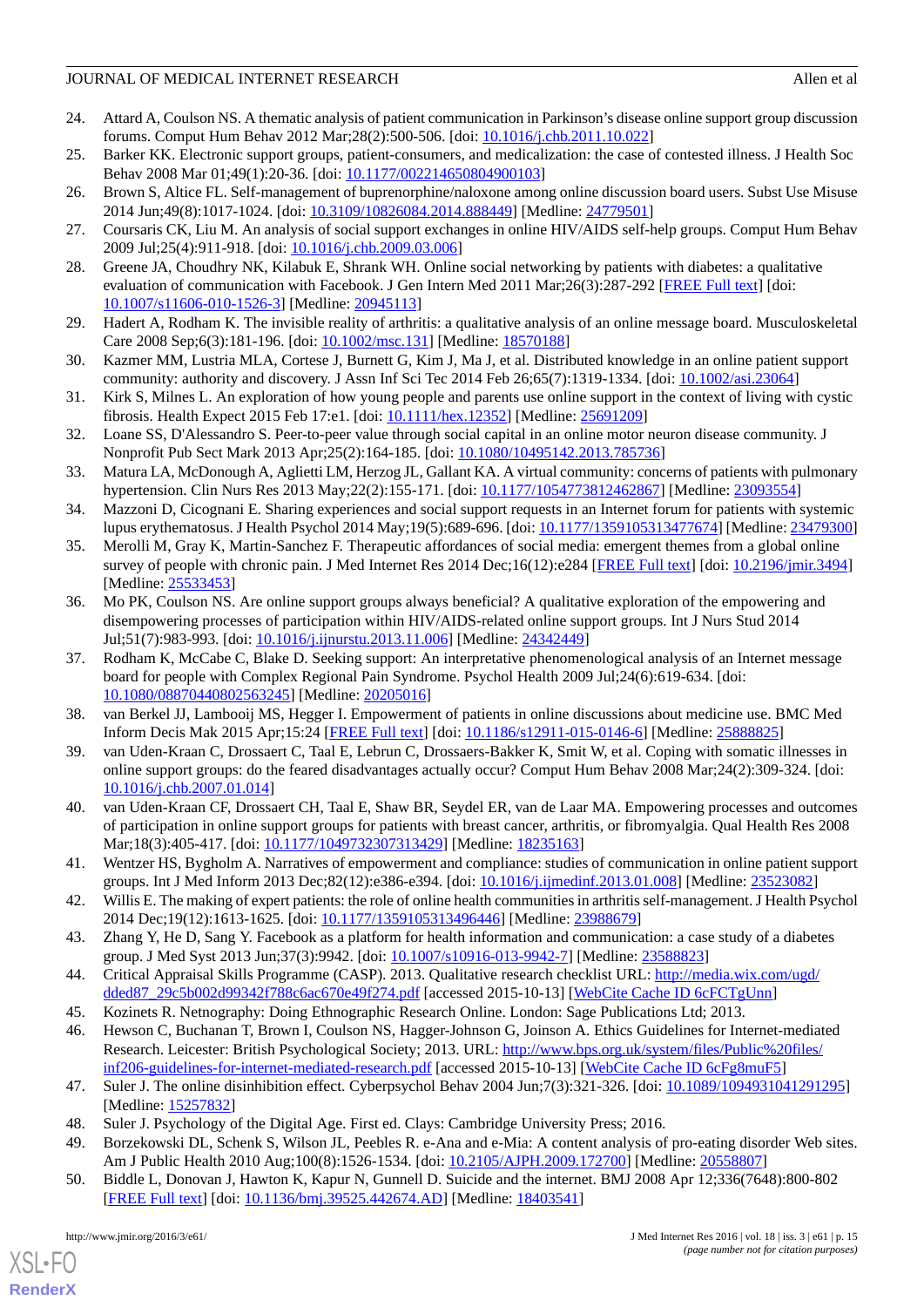- 51. Brotsky SR, Giles D. Inside the "pro-ana" community: a covert online participant observation. Eat Disord 2007 Mar;15(2):93-109. [doi: [10.1080/10640260701190600](http://dx.doi.org/10.1080/10640260701190600)] [Medline: [17454069](http://www.ncbi.nlm.nih.gov/entrez/query.fcgi?cmd=Retrieve&db=PubMed&list_uids=17454069&dopt=Abstract)]
- 52. Fox N, Ward K, O'Rourke A. Pro-anorexia, weight-loss drugs and the internet: an "anti-recovery" explanatory model of anorexia. Sociol Health Illn 2005 Nov; 27(7): 944-971. [doi: [10.1111/j.1467-9566.2005.00465.x](http://dx.doi.org/10.1111/j.1467-9566.2005.00465.x)] [Medline: [16313524](http://www.ncbi.nlm.nih.gov/entrez/query.fcgi?cmd=Retrieve&db=PubMed&list_uids=16313524&dopt=Abstract)]
- 53. Krishna N, Fischer B, Miller M, Register-Brown K, Patchan K, Hackman A. The role of social media networks in psychotic disorders: a case report. Gen Hosp Psychiat 2013 Sep;35(5):576.e1-576.e2. [doi: [10.1016/j.genhosppsych.2012.10.006](http://dx.doi.org/10.1016/j.genhosppsych.2012.10.006)]
- 54. Jelenchick LA, Eickhoff JC, Moreno MA. "Facebook depression?" social networking site use and depression in older adolescents. J Adolesc Health 2013 Jan;52(1):128-130. [doi: [10.1016/j.jadohealth.2012.05.008\]](http://dx.doi.org/10.1016/j.jadohealth.2012.05.008) [Medline: [23260846\]](http://www.ncbi.nlm.nih.gov/entrez/query.fcgi?cmd=Retrieve&db=PubMed&list_uids=23260846&dopt=Abstract)
- 55. Rosen L, Whaling K, Rab S, Carrier L, Cheever N. Is Facebook creating "iDisorders"? The link between clinical symptoms of psychiatric disorders and technology use, attitudes and anxiety. Comput Hum Behav 2013 May;29(3):1243-1254. [doi: [10.1016/j.chb.2012.11.012\]](http://dx.doi.org/10.1016/j.chb.2012.11.012)
- <span id="page-15-0"></span>56. Weitzman ER, Cole E, Kaci L, Mandl KD. Social but safe? Quality and safety of diabetes-related online social networks. J Am Med Inform Assoc 2011 May 1;18(3):292-297 [\[FREE Full text\]](http://jamia.oxfordjournals.org/cgi/pmidlookup?view=long&pmid=21262920) [doi: [10.1136/jamia.2010.009712](http://dx.doi.org/10.1136/jamia.2010.009712)] [Medline: [21262920](http://www.ncbi.nlm.nih.gov/entrez/query.fcgi?cmd=Retrieve&db=PubMed&list_uids=21262920&dopt=Abstract)]
- <span id="page-15-1"></span>57. Moses RE, McNeese LG, Feld LD, Feld AD. Social media in the health-care setting: benefits but also a minefield of compliance and other legal issues. Am J Gastroenterol 2014 Aug;109(8):1128-1132. [doi: [10.1038/ajg.2014.67\]](http://dx.doi.org/10.1038/ajg.2014.67) [Medline: [24980878](http://www.ncbi.nlm.nih.gov/entrez/query.fcgi?cmd=Retrieve&db=PubMed&list_uids=24980878&dopt=Abstract)]
- <span id="page-15-2"></span>58. Denecke K, Bamidis P, Bond C, Gabarron E, Househ M, Lau AY, et al. Ethical issues of social media usage in healthcare. Yearb Med Inform 2015 Aug 13;10(1):137-147 [\[FREE Full text\]](http://europepmc.org/abstract/MED/26293861) [doi: [10.15265/IY-2015-001](http://dx.doi.org/10.15265/IY-2015-001)] [Medline: [26293861\]](http://www.ncbi.nlm.nih.gov/entrez/query.fcgi?cmd=Retrieve&db=PubMed&list_uids=26293861&dopt=Abstract)
- <span id="page-15-3"></span>59. Fox S. Pew Research Center. 2011 May 12. The social life of health information URL: [http://www.pewinternet.org/2011/](http://www.pewinternet.org/2011/05/12/the-social-life-of-health-information-2011/) [05/12/the-social-life-of-health-information-2011/](http://www.pewinternet.org/2011/05/12/the-social-life-of-health-information-2011/) [accessed 2015-10-13] [[WebCite Cache ID 6cFgioFoH](http://www.webcitation.org/

                                6cFgioFoH)]
- <span id="page-15-4"></span>60. Barak A, Boniel-Nissim M, Suler J. Fostering empowerment in online support groups. Comput Hum Behav 2008 Sep; 24(5): 1867-1883. [doi: [10.1016/j.chb.2008.02.004\]](http://dx.doi.org/10.1016/j.chb.2008.02.004)
- <span id="page-15-5"></span>61. Bartlett YK, Coulson NS. An investigation into the empowerment effects of using online support groups and how this affects health professional/patient communication. Patient Educ Couns 2011 Apr;83(1):113-119. [doi: [10.1016/j.pec.2010.05.029\]](http://dx.doi.org/10.1016/j.pec.2010.05.029) [Medline: [20599338](http://www.ncbi.nlm.nih.gov/entrez/query.fcgi?cmd=Retrieve&db=PubMed&list_uids=20599338&dopt=Abstract)]
- <span id="page-15-7"></span><span id="page-15-6"></span>62. Edwards M, Wood F, Davies M, Edwards A. 'Distributed health literacy': longitudinal qualitative analysis of the roles of health literacy mediators and social networks of people living with a long-term health condition. Health Expect 2015 Oct;18(5):1180-1193. [doi: [10.1111/hex.12093\]](http://dx.doi.org/10.1111/hex.12093) [Medline: [23773311\]](http://www.ncbi.nlm.nih.gov/entrez/query.fcgi?cmd=Retrieve&db=PubMed&list_uids=23773311&dopt=Abstract)
- <span id="page-15-8"></span>63. Cobb NK, Graham AL, Abrams DB. Social network structure of a large online community for smoking cessation. Am J Public Health 2010 Jul;100(7):1282-1289 [\[FREE Full text\]](http://europepmc.org/abstract/MED/20466971) [doi: [10.2105/AJPH.2009.165449](http://dx.doi.org/10.2105/AJPH.2009.165449)] [Medline: [20466971\]](http://www.ncbi.nlm.nih.gov/entrez/query.fcgi?cmd=Retrieve&db=PubMed&list_uids=20466971&dopt=Abstract)
- <span id="page-15-9"></span>64. van Mierlo T. The 1% rule in four digital health social networks: an observational study. J Med Internet Res 2014 Feb;16(2):e33 [\[FREE Full text](http://www.jmir.org/2014/2/e33/)] [doi: [10.2196/jmir.2966](http://dx.doi.org/10.2196/jmir.2966)] [Medline: [24496109](http://www.ncbi.nlm.nih.gov/entrez/query.fcgi?cmd=Retrieve&db=PubMed&list_uids=24496109&dopt=Abstract)]
- <span id="page-15-10"></span>65. Lester J, Finegan Y, Hoch D. Patient Safety & Quality Healthcare. 2004. How online patient networks can enhance quality and reduce errors URL: <http://psqh.com/octdec04/lesterfineganhoch.html> [accessed 2015-10-13] [\[WebCite Cache ID](http://www.webcitation.org/

                                6cFgRn70Y2004) [6cFgRn70Y2004](http://www.webcitation.org/

                                6cFgRn70Y2004)]
- <span id="page-15-11"></span>66. McShane L, Greenwell K, Corbett S, Walker R. Developing a long-term condition's information service in collaboration with third sector organisations. Health Info Libr J 2014 Jun;31(2):106-115. [doi: [10.1111/hir.12064\]](http://dx.doi.org/10.1111/hir.12064) [Medline: [24942318](http://www.ncbi.nlm.nih.gov/entrez/query.fcgi?cmd=Retrieve&db=PubMed&list_uids=24942318&dopt=Abstract)]
- <span id="page-15-13"></span><span id="page-15-12"></span>67. Blickem C, Bower P, Protheroe J, Kennedy A, Vassilev I, Sanders C, et al. The role of information in supporting self-care in vascular conditions: a conceptual and empirical review. Health Soc Care Community 2011 Sep;19(5):449-459. [doi: [10.1111/j.1365-2524.2010.00975.x\]](http://dx.doi.org/10.1111/j.1365-2524.2010.00975.x) [Medline: [21158998\]](http://www.ncbi.nlm.nih.gov/entrez/query.fcgi?cmd=Retrieve&db=PubMed&list_uids=21158998&dopt=Abstract)
- <span id="page-15-14"></span>68. Titmuss RM. The Gift Relationship: From Human Blood to Social Policy. Oxford: George Allen & Unwin; 1970.
- 69. Barkhuus L, Polichar VE. Empowerment through seamfulness: smart phones in everyday life. Pers Ubiquit Comput 2010 Dec 2;15(6):629-639. [doi: [10.1007/s00779-010-0342-4](http://dx.doi.org/10.1007/s00779-010-0342-4)]
- <span id="page-15-15"></span>70. Gallant MP. The influence of social support on chronic illness self-management: a review and directions for research. Health Educ Behav 2003 Apr 01;30(2):170-195. [doi: [10.1177/1090198102251030](http://dx.doi.org/10.1177/1090198102251030)]
- <span id="page-15-17"></span><span id="page-15-16"></span>71. Kraut R, Patterson M, Lundmark V, Kiesler S, Mukophadhyay T, Scherlis W. Internet paradox: a social technology that reduces social involvement and psychological well-being? Am Psychol 1998;53(9):1017-1031. [doi: [10.1037/0003-066X.53.9.1017\]](http://dx.doi.org/10.1037/0003-066X.53.9.1017)
- 72. Kraut R, Kiesler S, Boneva B, Cummings J, Helgeson V, Crawford A. Internet paradox revisited. J Social Isssues 2002 Jan;58(1):49-74. [doi: [10.1111/1540-4560.00248\]](http://dx.doi.org/10.1111/1540-4560.00248)
- 73. Kuss DJ, Griffiths MD. Online social networking and addiction--a review of the psychological literature. Int J Environ Res Public Health 2011 Sep;8(9):3528-3552 [[FREE Full text](http://www.mdpi.com/resolver?pii=ijerph-08-03528)] [doi: [10.3390/ijerph8093528\]](http://dx.doi.org/10.3390/ijerph8093528) [Medline: [22016701\]](http://www.ncbi.nlm.nih.gov/entrez/query.fcgi?cmd=Retrieve&db=PubMed&list_uids=22016701&dopt=Abstract)
- 74. Turkle S. Alone Together: Why We Expect More from Technology and Less from Each Other. New York: Basic Books; 2012.

## **Abbreviations**

**AMED:** Allied and Complementary Medicine Database